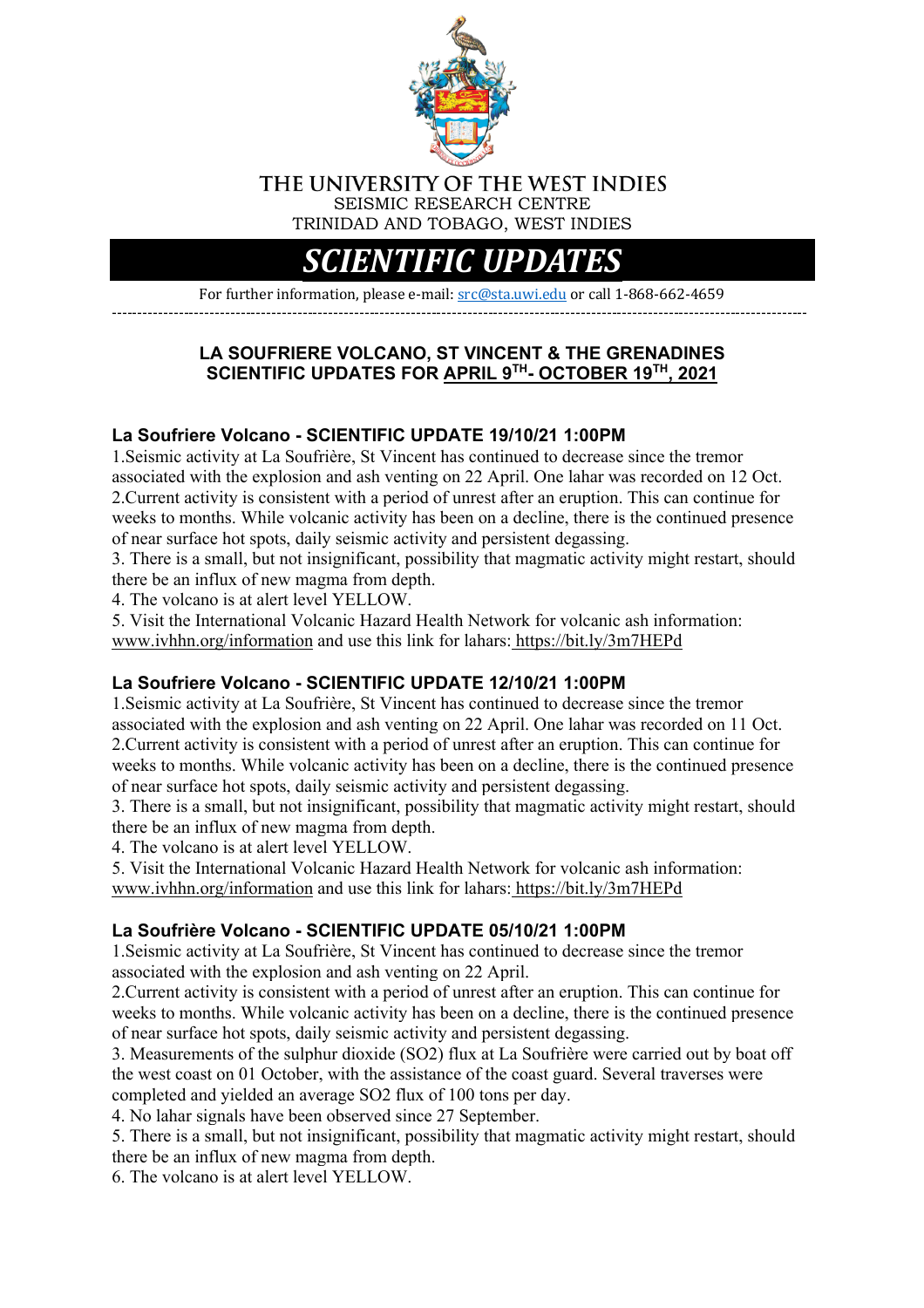7. Visit the International Volcanic Hazard Health Network for volcanic ash information: www.ivhhn.org/information and use this link for lahars: https://bit.ly/3m7HEPd

# **La Soufrière Volcano - SCIENTIFIC UPDATE 28/09/21 1:00PM**

1.Seismic activity at La Soufrière, St Vincent has remained low since the tremor associated with the explosion and ash venting on 22 April.

2.Current activity is consistent with a period of unrest after an eruption. This can continue for weeks to months. While volcanic activity has been on a decline, there is the continued presence of near surface hot spots, daily seismic activity and persistent degassing.

3. Measurements of the sulphur dioxide (SO2) flux at La Soufrière were carried out by boat off the west coast on 23rd September, with the assistance of the coast guard. Several traverses were completed and yielded an average SO2 flux of 176 tons per day.

4. Three lahar signals were observed between 26 - 27 September.

5. There is a small, but not insignificant, possibility that magmatic activity might restart, should there be an influx of new magma from depth.

6. The volcano is at alert level YELLOW.

7. Visit the International Volcanic Hazard Health Network for volcanic ash information: www.ivhhn.org/information and use this link for lahars: https://bit.ly/3m7HEPd

# **La Soufriere Volcano - SCIENTIFIC UPDATE 21/09/21 1:00PM**

1.Seismic activity at La Soufrière, St Vincent has remained low since the tremor associated with the explosion and ash venting on 22 April.

2.Current activity is consistent with a period of unrest after an eruption. This can continue for weeks to months. While volcanic activity has been on a decline, there is the continued presence of near surface hot spots, daily seismic activity and persistent degassing.

3. Measurements of the sulphur dioxide (SO2) flux at La Soufrière were carried out by boat off the west coast on 09 and 16th September, with the assistance of the coast guard. Several traverses were completed and yielded an average SO2 flux of 207 and 262 tons per day respectively.

4. Visual observations on 19th September indicate no major changes have occurred in the crater since the end of explosive activity on 22 April.

5. There is a small, but not insignificant, possibility that magmatic activity might restart, should there be an influx of new magma from depth.

6. The volcano is at alert level YELLOW.

6. Visit the International Volcanic Hazard Health Network for volcanic ash information: www.ivhhn.org/information and use this link for lahars: https://bit.ly/3m7HEPd

# **La Soufriere Volcano - SCIENTIFIC UPDATE 14/09/21 1:00PM**

1.Seismic activity at La Soufrière, St Vincent has remained low since the tremor associated with the explosion and ash venting on 22 April.

2.Current activity is consistent with a period of unrest after an eruption. This can continue for weeks to months. While volcanic activity has been on a decline, there is the continued presence of near surface hot spots, daily seismic activity and persistent degassing.

3. No lahar signals have been observed.

4. There is a small, but not insignificant, possibility that magmatic activity might restart, should there be an influx of new magma from depth.

5. The volcano is at alert level ORANGE.

6. Visit the International Volcanic Hazard Health Network for volcanic ash information: www.ivhhn.org/information and use this link for lahars: https://bit.ly/3m7HEPd

# **La Soufriere Volcano - SCIENTIFIC UPDATE 07/09/21 1:00PM**

1.Seismic activity at La Soufrière, St Vincent has remained low since the tremor associated with the explosion and ash venting on 22 April.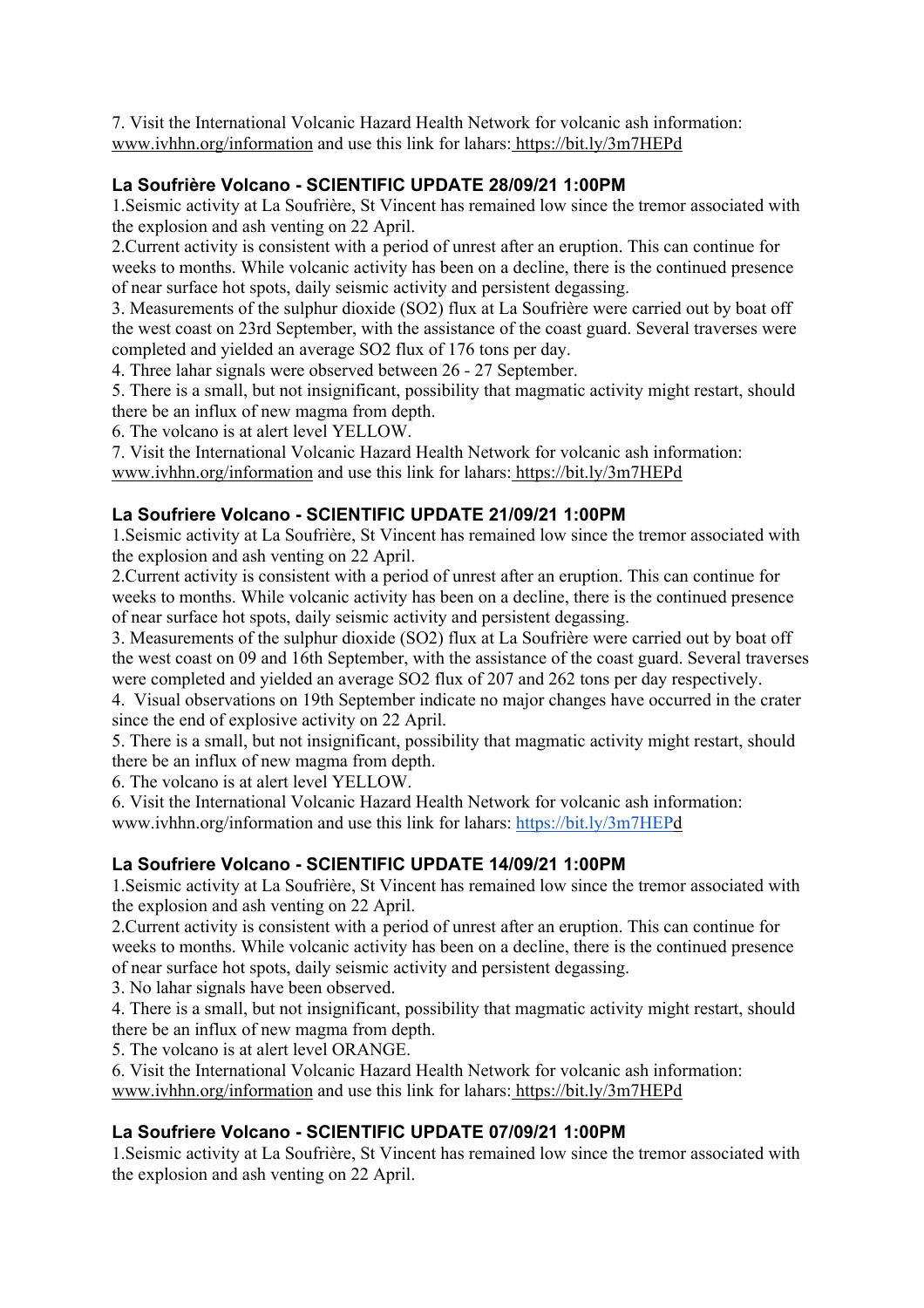2.Current activity is consistent with a period of unrest after an eruption. This can continue for weeks to months. While volcanic activity has been on a decline, there is the continued presence of near surface hot spots, daily seismic activity and persistent degassing.

3. Lahar signals have been observed but at a lower rate.

4. Work was completed to finalize the installation of the summit seismic station on September

01st through the assistance of the British helicopter RFA Wave Knight.

5. The helicopter enabled excellent views of the crater and observations indicate no major changes have occurred in the crater since the end of explosive activity on 22 April.

5. There is a small, but not insignificant, possibility that magmatic activity might restart, should there be an influx of new magma from depth.

6. The volcano is at alert level ORANGE.

7. Visit the International Volcanic Hazard Health Network for volcanic ash information: www.ivhhn.org/information and use this link for lahars: https://bit.ly/3m7HEP

# **La Soufriere Volcano - SCIENTIFIC UPDATE 31/08/21 1:00PM**

1.Seismic activity at La Soufrière, St Vincent has remained low since the tremor associated with the explosion and ash venting on 22 April. In the last week, there was a slight increase in the magnitude but it did not provide any indication of reactivation.

2.Current activity is consistent with a period of unrest after an eruption. This can continue for weeks to months. While volcanic activity has been on a decline, there is the continued presence of near surface hot spots, daily seismic activity and persistent degassing.

3. Lahar signals were observed: 4 on the 24 August and 1 on the 25 August in keeping with the rainfall that was experienced during this period.

4. Clear atmospheric conditions at the volcano on 30 August enabled excellent views of the crater and observations indicate no major changes have occurred in the crater since the end of explosive activity on 22 April.

5. There is a small, but not insignificant, possibility that magmatic activity might restart, should there be an influx of new magma from depth.

6. The volcano is at alert level ORANGE.

7. Visit the International Volcanic Hazard Health Network for volcanic ash information: www.ivhhn.org/information and use this link for lahars: https://bit.ly/3m7HEPd

# **La Soufriere Volcano - SCIENTIFIC UPDATE 24/08/21 1:00PM**

1.Seismic activity at La Soufrière, St Vincent has remained low since the tremor associated with the explosion and ash venting on 22 April. In the last 24 hours, only a few small earthquakes have been recorded.

2.Current activity is consistent with a period of unrest after an eruption. This can continue for weeks to months. While volcanic activity has been on a decline, there is the continued presence of near surface hot spots, daily seismic activity and persistent degassing.

3. Heavy rains over the past days have resulted in lahars in most of the valleys on the volcano.

4..There is a small, but not insignificant, possibility that magmatic activity might restart, should there be an influx of new magma from depth.

5. The volcano is at alert level ORANGE.

6. Visit the International Volcanic Hazard Health Network for volcanic ash information: www.ivhhn.org/information and use this link for lahars: https://bit.ly/3m7HEPd

# **La Soufriere Volcano - SCIENTIFIC UPDATE 17/08/21 1:00PM**

1.Seismic activity at La Soufrière, St Vincent has remained low since the tremor associated with the explosion and ash venting on 22 April. In the last 24 hours, only a few small earthquakes have been recorded.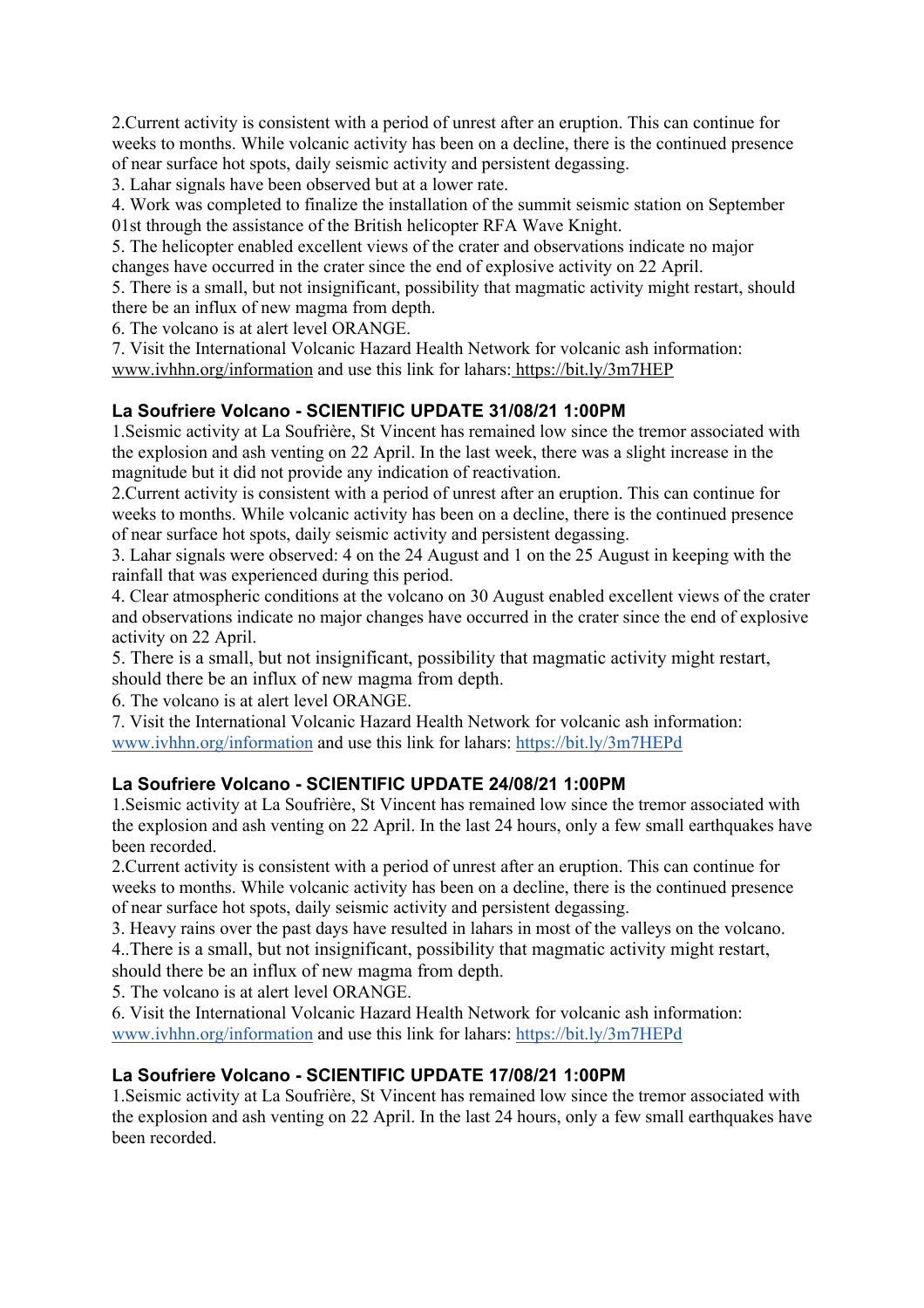2.Current activity is consistent with a period of unrest after an eruption. This can continue for weeks to months. While volcanic activity has been on a decline, there is the continued presence of near surface hot spots, daily seismic activity and persistent degassing.

3. Heavy rains over the weekend resulted in lahars in most of the valleys on the volcano. These were all flows very similar in characteristics to a swollen river.

4. On Aug 15, vigorous steaming accompanied a period of heavy rainfall. These observations are in keeping with the continued presence of near surface hot spots within the crater and are not a sign of an explosive eruption occurring.

5. There is a small, but not insignificant, possibility that magmatic activity might restart, should there be an influx of new magma from depth.

6. The volcano is at alert level ORANGE.

7. Visit the International Volcanic Hazard Health Network for volcanic ash information: www.ivhhn.org/information and use this link for lahars: https://bit.ly/3m7HEPd

# **La Soufriere Volcano - SCIENTIFIC UPDATE 13/08/21 1:00PM**

1.Seismic activity at La Soufrière, St Vincent has remained low since the tremor associated with the explosion and ash venting on 22 April. In the last 24 hours, only a few small earthquakes have been recorded.

2.Current activity is consistent with a period of unrest after an eruption. This can continue for weeks to months. While volcanic activity has been on a decline, there is the continued presence of near surface hot spots, daily seismic activity and persistent degassing.

3. Measurements of the sulphur dioxide (SO2) flux at La Soufrière were carried out by boat off the west coast on 06 August, with the assistance of the coast guard. Several traverses were completed and yielded an average SO2 flux of 205 tons per day.

4. There is a small, but not insignificant, possibility that magmatic activity might restart, should there be an influx of new magma from depth.

4. The volcano is at alert level ORANGE.

5. Visit the International Volcanic Hazard Health Network for volcanic ash information and resources: www.ivhhn.org/information

# **La Soufriere Volcano - SCIENTIFIC UPDATE 10/08/21 1:00PM**

1.Seismic activity at La Soufrière, St Vincent has remained low since the tremor associated with the explosion and ash venting on 22 April. In the last 24 hours, only a few small earthquakes have been recorded.

2.Current activity is consistent with a period of unrest after an eruption. This can continue for weeks to months. While volcanic activity has been on a decline, there is the continued presence of near surface hot spots, daily seismic activity and persistent degassing.

3. Measurements of the sulphur dioxide (SO2) flux at La Soufrière were carried out by boat off the west coast on 06 August, with the assistance of the coast guard. Several traverses were completed and yielded an average SO2 flux of 232 tons per day.

4. There is a small, but not insignificant, possibility that magmatic activity might restart, should there be an influx of new magma from depth.

4. The volcano is at alert level ORANGE.

5. Visit the International Volcanic Hazard Health Network for volcanic ash information and resources: www.ivhhn.org/information

# **La Soufrière Volcano - SCIENTIFIC UPDATE 04/08/21 1:00PM**

1.Seismic activity at La Soufrière, St Vincent has remained low since the tremor associated with the explosion and ash venting on 22 April. In the last 24 hours, only a few small earthquakes have been recorded.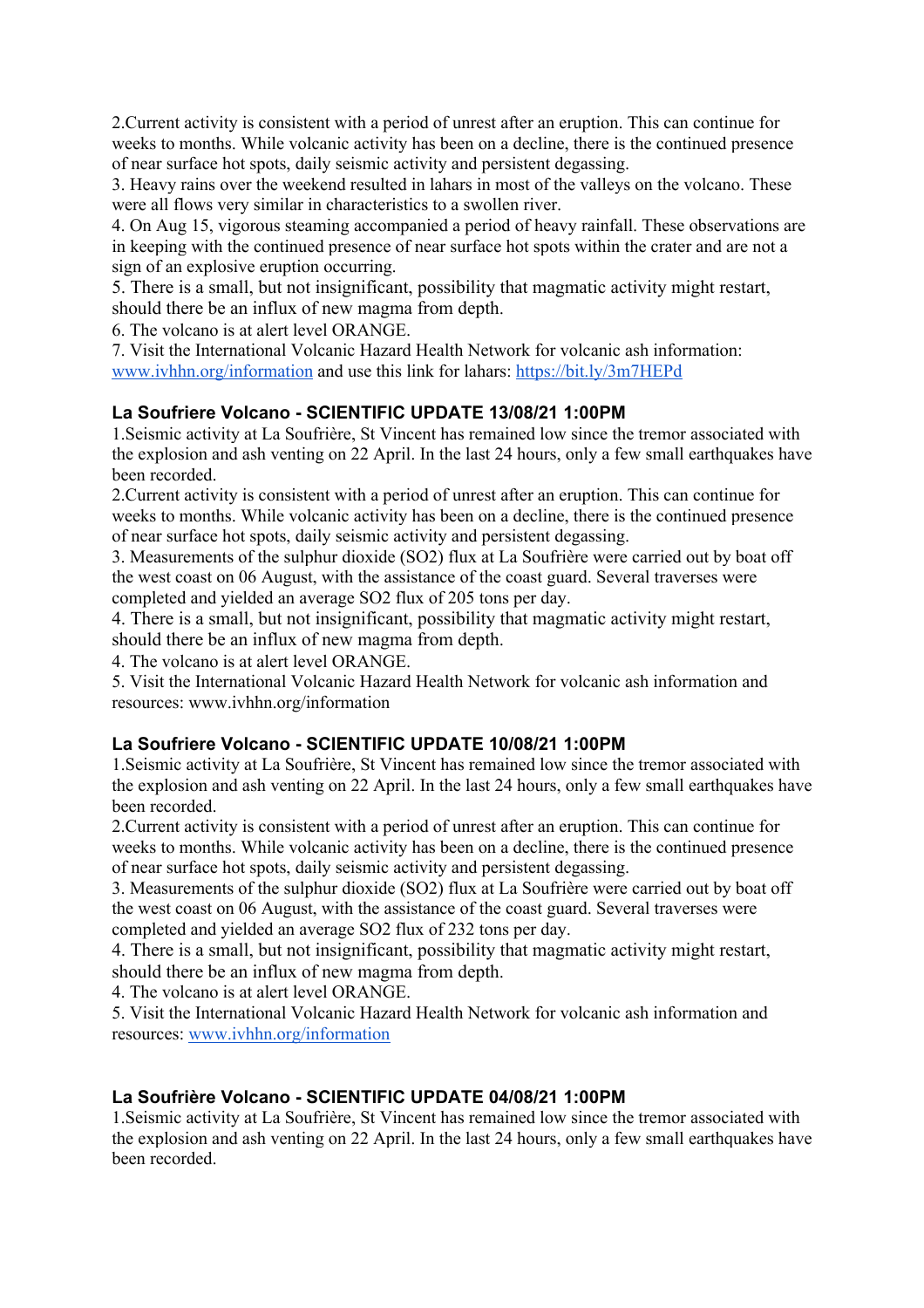2.Current activity is consistent with a period of unrest after an eruption. This can continue for weeks to months. While volcanic activity has been on a decline, there is the continued presence of near surface hot spots, daily seismic activity and persistent degassing.

3. There is a small, but not insignificant, possibility that magmatic activity might restart, should there be an influx of new magma from depth.

4. The volcano is at alert level ORANGE.

5. Visit the International Volcanic Hazard Health Network for volcanic ash information and resources: www.ivhhn.org/information

# **La Soufriere Volcano - SCIENTIFIC UPDATE 30/07/21 1:00PM**

1.Seismic activity at La Soufrière, St Vincent has remained low since the tremor associated with the explosion and ash venting on 22 April. In the last 24 hours, only a few small earthquakes have been recorded.

2.Current activity is consistent with a period of unrest after an eruption. This can continue for weeks to months. While volcanic activity has been on a decline, there is the continued presence of near surface hot spots, daily seismic activity and persistent degassing.

3. Measurements of the sulphur dioxide (SO2) flux at La Soufrière were carried out by boat off the west coast on 27 July, with the assistance of the coastguard. Several traverses were completed and yielded an average SO2 flux of 397 tons per day.

4. There is a small, but not insignificant, possibility that magmatic activity might restart, should there be an influx of new magma from depth.

5. The volcano is at alert level ORANGE.

6. Visit the International Volcanic Hazard Health Network for volcanic ash information and resources: www.ivhhn.org/information

# **La Soufriere Volcano - SCIENTIFIC UPDATE 27/07/21 1:00PM**

1.Seismic activity at La Soufrière, St Vincent has remained low since the tremor associated with the explosion and ash venting on 22 April. In the last 24 hours, only a few small earthquakes have been recorded.

2.Current activity is consistent with a period of unrest after an eruption. This can continue for weeks to months. While volcanic activity has been on a decline, there is the continued presence of near surface hot spots, daily seismic activity and persistent degassing.

3. There is a small, but not insignificant, possibility that magmatic activity might restart, should there be an influx of new magma from depth.

4. The volcano is at alert level ORANGE.

5. Visit the International Volcanic Hazard Health Network for volcanic ash information and resources: www.ivhhn.org/information

# **La Soufriere Volcano - SCIENTIFIC UPDATE 24/07/21 1:00PM**

1.Seismic activity at La Soufrière, St Vincent has remained low since the tremor associated with the explosion and ash venting on 22 April. In the last 24 hours, only a few small earthquakes have been recorded.

2.Current activity is consistent with a period of unrest after an eruption. This can continue for weeks to months. While volcanic activity has been on a decline, there is the continued presence of near surface hot spots, daily seismic activity and persistent degassing.

3. Measurements of the sulphur dioxide flux at La Soufrière were carried out by boat off the west coast on 22 July, with the assistance of the coast guard. Several traverses were completed and yielded an average SO2 flux of 233 tons per day.

4. Work is still ongoing to restore capacity lost during the explosive phase of the eruption.

5. There is a small, but not insignificant, possibility that magmatic activity might restart, should there be an influx of new magma from depth.

6. The volcano is at alert level ORANGE.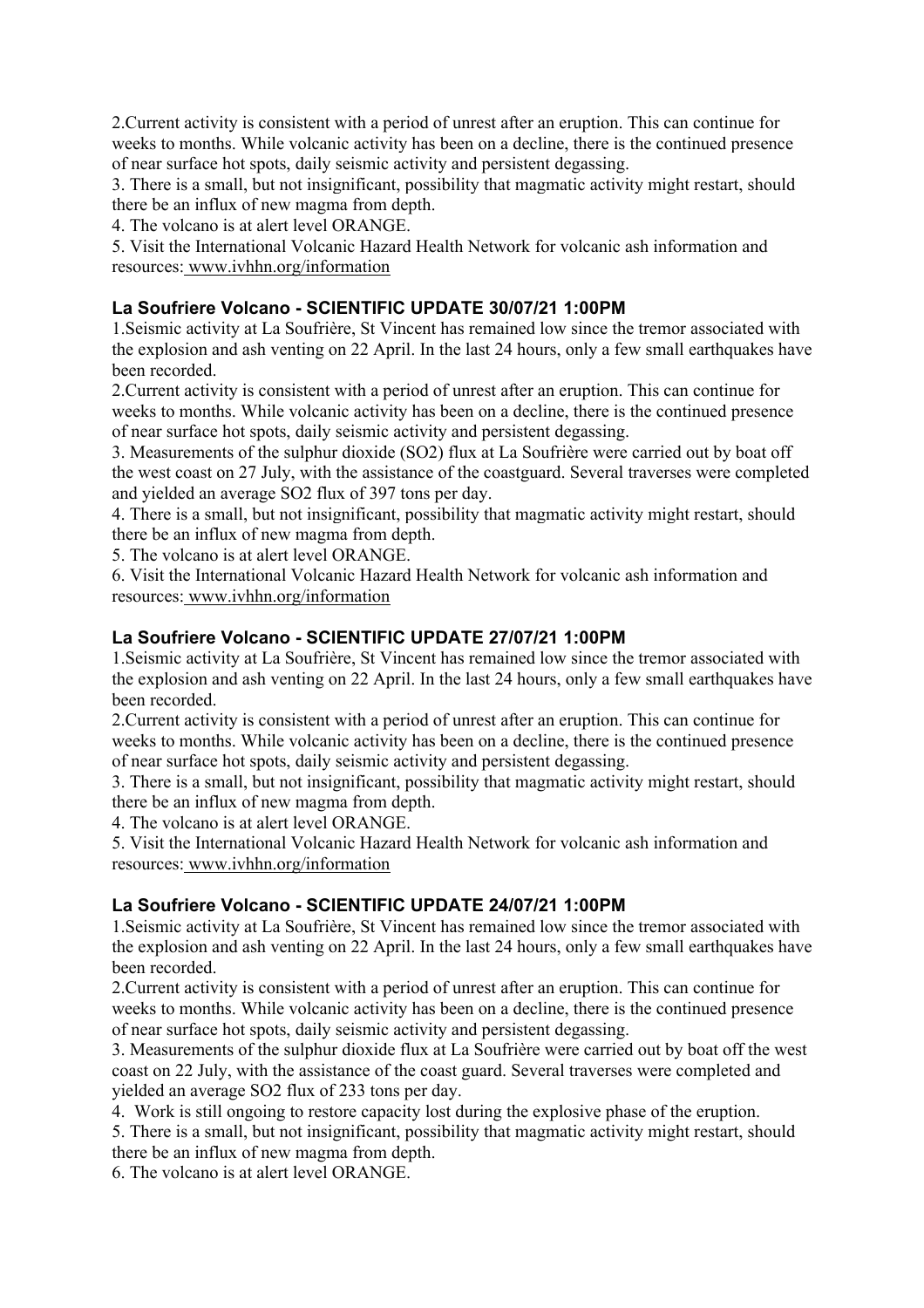7. Visit the International Volcanic Hazard Health Network for volcanic ash information and resources: www.ivhhn.org/information

# **La Soufriere Volcano - SCIENTIFIC UPDATE 20/07/21 1:00PM**

1.Seismic activity at La Soufrière, St Vincent has remained low since the tremor associated with the explosion and ash venting on 22 April. In the last 24 hours, only a few small earthquakes have been recorded.

2. Persistent steam emissions from a few regions inside the crater continue to be the dominant observable feature.

3. Thermal anomalies continue to be detected but do not indicate an explosive event is imminent but that there is a source of heat, most likely from a small body of magma left over, close to the floor of the summit crater.

4. Measurements of the sulphur dioxide (SO2) flux at La Soufrière were carried out by boat off the west coast on 15 July, with the assistance of the coast guard. Several traverses were completed and yielded an average SO2 flux of 280 tons per day.

5. Work is still ongoing to restore capacity lost during the explosive phase of the eruption.

6. Current activity is consistent with a period of unrest after an eruption. This can continue for weeks to months. While volcanic activity has been on a decline, there is the continued presence of near surface hot spots, daily seismic activity and substantial degassing.

7. There is a small, but not insignificant, possibility that magmatic activity might restart, should there be an influx of new magma from depth.

8. The volcano is at alert level ORANGE.

9. Visit the International Volcanic Hazard Health Network for volcanic ash information and resources: www.ivhhn.org/information

# **La Soufriere Volcano - SCIENTIFIC UPDATE 16/07/21 1:00PM**

1.Seismic activity at La Soufrière, St Vincent has remained low since the tremor associated with the explosion and ash venting on 22 April. In the last 24 hours, only a few small earthquakes have been recorded.

2. Persistent steam emissions from a few regions inside the crater continue to be the dominant observable feature.

3. Thermal anomalies continue to be detected but do not indicate an explosive event is imminent but that there is a source of heat, most likely from a small body of magma left over, close to the floor of the summit crater.

4. Measurements of the sulphur dioxide (SO2) flux at La Soufrière were carried out by boat off the west coast on 13 July, with the assistance of the coast guard. Several traverses were completed and yielded an average SO2 flux of 306 tons per day.

5. Work is still ongoing to restore capacity lost during the explosive phase of the eruption.

6. Current activity is consistent with a period of unrest after an eruption. This can continue for weeks to months. While volcanic activity has been on a decline, there is the continued presence of near surface hot spots, daily seismic activity and substantial degassing.

7. There is a small, but not insignificant, possibility that magmatic activity might restart, should there be an influx of new magma from depth.

8. The volcano is at alert level ORANGE.

9. Visit the International Volcanic Hazard Health Network for volcanic ash information and resources: www.ivhhn.org/information

# **La Soufriere Volcano - SCIENTIFIC UPDATE 13/07/21 1:00PM**

1.Seismic activity at La Soufrière, St Vincent has remained low since the tremor associated with the explosion and ash venting on 22 April. In the last 24 hours, only a few small earthquakes have been recorded.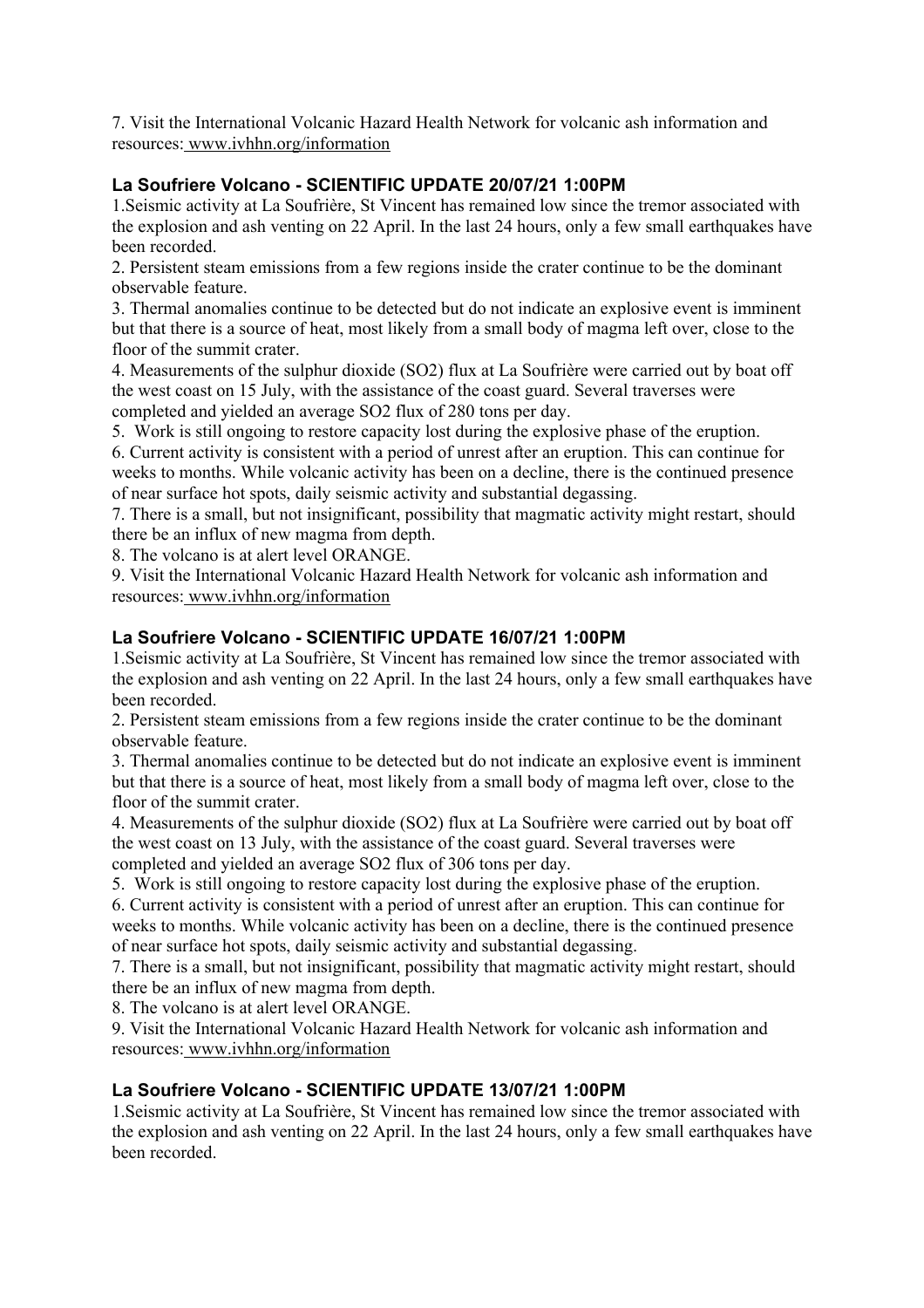2. Persistent steam emissions from a few regions inside the crater continue to be the dominant observable feature.

3. Thermal anomalies continue to be detected but do not indicate an explosive event is imminent but that there is a source of heat, most likely from a small body of magma left over, close to the floor of the summit crater.

4. Measurements of the sulphur dioxide (SO2) flux at La Soufrière were carried out by boat off the west coast on 8 July, with the assistance of the coast guard. Several traverses were completed and yielded an average SO2 flux of 306 tons per day.

5. Work is still ongoing to restore capacity lost during the explosive phase of the eruption.

6. Current activity is consistent with a period of unrest after an eruption. This can continue for weeks to months. While volcanic activity has been on a decline, there is the continued presence of near surface hot spots, daily seismic activity and substantial degassing.

7. There is a small, but not insignificant, possibility that magmatic activity might restart, should there be an influx of new magma from depth.

8. The volcano is at alert level ORANGE.

9. Visit the International Volcanic Hazard Health Network for volcanic ash information and resources: www.ivhhn.org/information

## **La Soufriere Volcano - SCIENTIFIC UPDATE 09/07/21 1:00PM**

1.Seismic activity at La Soufrière, St Vincent has remained low since the tremor associated with the explosion and ash venting on 22 April. In the last 24 hours, only a few small earthquakes have been recorded.

2. Persistent steam emissions from a few regions inside the crater continue to be the dominant observable feature.

3. Thermal anomalies continue to be detected but do not indicate an explosive event is imminent but that there is a source of heat, most likely from a small body of magma left over, close to the floor of the summit crater.

4. Measurements of the sulphur dioxide flux at La Soufrière were carried out by boat off the west coast on 6 July, with the assistance of the coastguard. Several traverses were completed and yielded an average SO2 flux of 346 tons per day.

5. Work is underway to restore capacity lost during the explosive phase of the eruption. This will continue into July.

6. Current activity is consistent with a period of unrest after an eruption. This can continue for weeks to months. While volcanic activity has been on a decline, there is the continued presence of near surface hot spots, daily seismic activity and substantial degassing.

7. There is a small, but not insignificant, possibility that magmatic activity might restart with little warning, should there be an influx of new magma from depth

8. The volcano is at alert level ORANGE.

9. Visit the International Volcanic Hazard Health Network for volcanic ash information and resources: www.ivhhn.org/information

# **La Soufriere Volcano - SCIENTIFIC UPDATE 06/07/21 1:00PM**

1.Seismic activity at La Soufrière, St Vincent has remained low since the tremor associated with the explosion and ash venting on 22 April. In the last 24 hours, only a few small earthquakes have been recorded.

2. Persistent steam emissions from a few regions inside the crater continue to be the dominant observable feature.

3. Thermal anomalies continue to be detected but do not indicate an explosive event is imminent but that there is a source of heat, most likely from a small body of magma left over, close to the floor of the summit crater.

4. Six lahar signals were recorded by the monitoring network on 2 July, associated with heavy rainfall from the passage of Hurricane Elsa.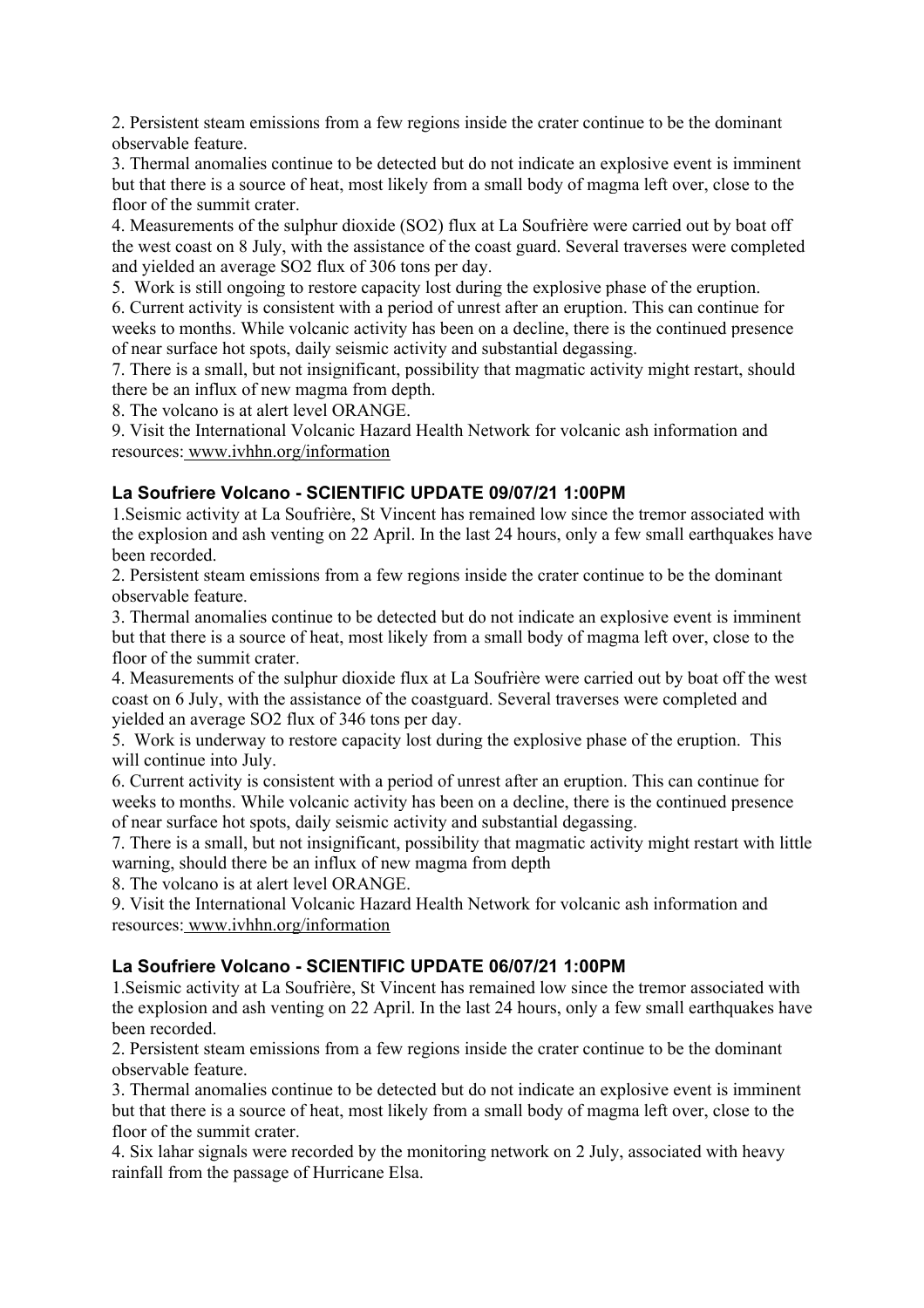5. Work is underway to restore capacity lost during the explosive phase of the eruption. This will continue into July.

6. Current activity is consistent with a period of unrest after an eruption. This can continue for weeks to months. While volcanic activity has been on a decline, there is the continued presence of near surface hot spots, daily seismic activity and substantial degassing.

7. There is a small, but not insignificant, possibility that magmatic activity might restart with little warning, should there be an influx of new magma from depth

8. The volcano is at alert level ORANGE.

9. Visit the International Volcanic Hazard Health Network for volcanic ash information and resources: www.ivhhn.org/information

# **La Soufriere Volcano - SCIENTIFIC UPDATE 02/07/21 1:00PM**

1.Seismic activity at La Soufrière, St Vincent has remained low since the tremor associated with the explosion and ash venting on 22 April. In the last 24 hours, only a few small earthquakes have been recorded.

2. Persistent steam emissions from a few regions inside the crater continue to be the dominant observable feature.

3. Thermal anomalies continue to be detected but do not indicate an explosive event is imminent but that there is a source of heat, most likely from a small body of magma left over, close to the floor of the summit crater.

4. Measurement of the sulphur dioxide (SO2) flux was carried out by boat on the west coast, with coast guard assistance, on June 29th and yielded an average SO2 flux of 300 tons per day. SO2 can be an indicator that fresh magma from a deeper source is being degassed.

5. Work is underway to restore capacity lost during the explosive phase of the eruption. This will continue over the next few weeks..

6. Current volcanic activity is consistent with a period of unrest following eruptive magmatic activity, which can continue for weeks to months. This is characterised by the continued presence of near surface hot spots, daily seismic activity and degassing.

7. There is a small, but not insignificant, possibility that magmatic activity might restart with little warning, should there be an influx of new magma from depth.

8.. The volcano is at alert level ORANGE.

9. Visit the International Volcanic Hazard Health Network for volcanic ash information and resources: www.ivhhn.org/information

# **La Soufriere Volcano - SCIENTIFIC UPDATE 29/06/21 1:00PM**

1.Seismic activity at La Soufrière, St Vincent has remained low since the tremor associated with the explosion and ash venting on 22 April. In the last 24 hours, only a few small earthquakes have been recorded.

2. Persistent steam emissions from a few regions inside the crater continue to be the dominant observable feature.

3. Thermal anomalies continue to be detected but do not indicate an explosive event is imminent but that there is a source of heat, most likely from a small body of magma left over, close to the floor of the summit crater.

4. Measurement of the sulphur dioxide (SO2) flux was carried out by helicopter on June 25th and yielded an average SO2 flux of 215 tons per day.

5. Work is underway to restore capacity lost during the explosive phase of the eruption. This will continue over the next few weeks.

6. While volcanic activity has been on a decline, the continued presence of near surface hot spots, daily seismic activity and substantial degassing is proof that the system is still in unrest. There is a small, but NOT INSIGNIFICANT, possibility that escalation in activity can still take place with little or no warning.

7. The volcano is at alert level ORANGE.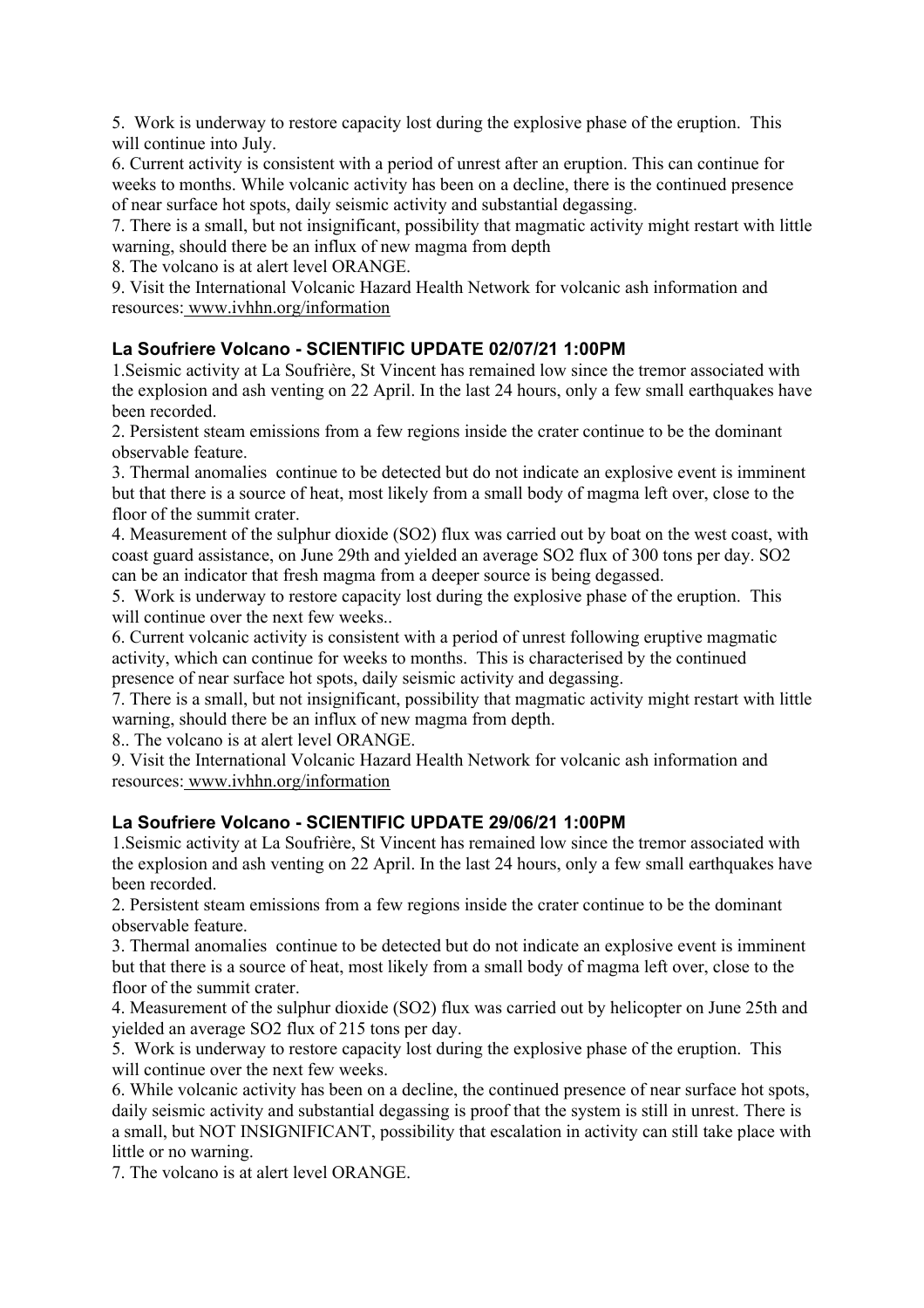8. Visit the International Volcanic Hazard Health Network for volcanic ash information and resources: www.ivhhn.org/information

# **La Soufriere Volcano - SCIENTIFIC UPDATE 25/06/21 1:00PM**

1.Seismic activity at La Soufrière, St Vincent has remained low since the tremor associated with the explosion and ash venting on 22 April. In the last 24 hours, only a few small earthquakes have been recorded.

2. Persistent steam emissions from a few regions inside the crater continue to be the dominant observable feature.

3. Thermal anomalies continue to be detected but do not indicate an explosive event is imminent but that there is a source of heat, most likely from a small body of magma left over, close to the floor of the summit crater.

4. Measurement of the sulphur dioxide (SO2) flux was carried out by helicopter on June 23rd and yielded an average SO2 flux of 683 tons per day. SO2 can be an indicator that fresh magma from a deeper source is being degassed.

5. Work is underway to restore capacity lost during the explosive phase of the eruption. This will continue until the end of June.

6. The volcano continues to be in a state of unrest. While volcanic activity has been on a decline the continued presence of near surface hot spots, daily seismic activity and substantial degassing is proof that the system is still in unrest and escalation in activity can still take place with little or no warning.

7. The volcano is at alert level ORANGE.

8. Visit the International Volcanic Hazard Health Network for volcanic ash information and resources: www.ivhhn.org/information

# **La Soufriere Volcano - SCIENTIFIC UPDATE 22/06/21 1:00PM**

1.Seismic activity at La Soufrière, St Vincent has remained low since the tremor associated with the explosion and ash venting on 22 April. In the last 24 hours, only a few small earthquakes have been recorded.

2. Persistent steam emissions from a few regions inside the crater continue to be the dominant observable feature.

3. Thermal anomalies in the crater continue to be detected but do not indicate an explosive event is imminent but that there is a source of heat, most likely from a small body of magma left over, close to the floor of the Summit Crater.

4. Measurement of the sulphur dioxide (SO2) flux was carried out off the west coast on June 18th and yielded an average SO2 flux of 479 tons/day. SO2 can be an indicator that fresh magma from a deeper source is being degassed.

5. An increase in the smell of sulphur in Richmond and Chateaubelair regions has also been reported. This can happen when wind direction carries the SO2 plume towards this direction.

6. Work is underway to restore capacity lost during the explosive phase of the eruption. This will continue until the end of June 7.

7. The volcano continues to be in a state of unrest. While volcanic activity has been on a decline the continued presence of near surface hot spots, daily seismic activity and substantial degassing is proof that the system is still in unrest and escalation in activity can still take place with little or no warning.

8. The volcano is at alert level ORANGE.

9. Visit the International Volcanic Hazard Health Network for volcanic ash information and resources: www.ivhhn.org/information

# **La Soufriere Volcano - SCIENTIFIC UPDATE 18/06/21 1:00PM**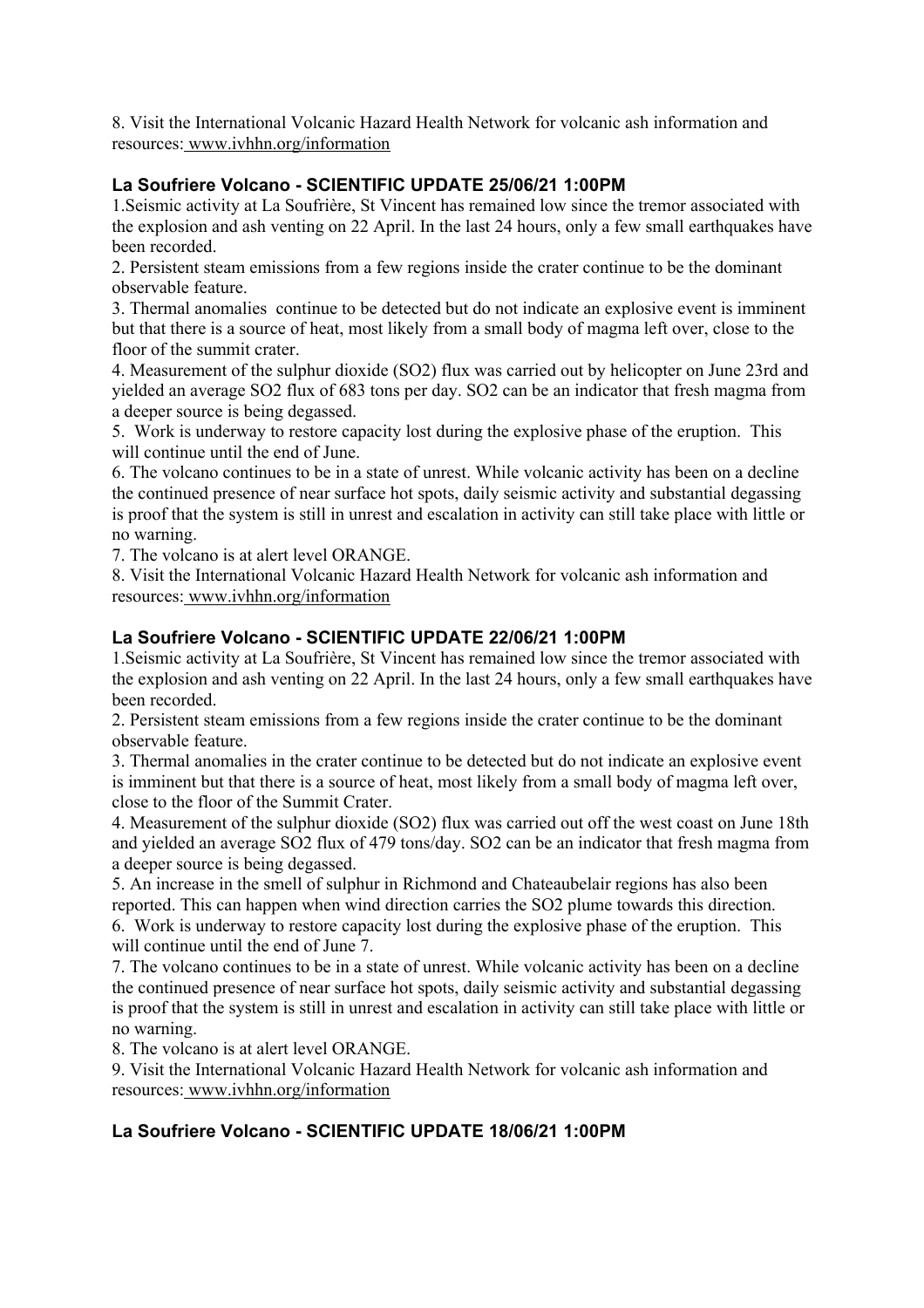1.Seismic activity at La Soufrière, St Vincent has remained low since the tremor associated with the explosion and ash venting on 22 April and in the last 24 hours, only a few earthquakes have been recorded.

2. Persistent steam emissions from a few regions inside the crater continue to be the dominant observable feature.

3. Thermal anomalies continue to be detected but do not indicate an explosive event is imminent but that there is a source of heat, most likely from a small body of magma left over, close to the floor of the Summit Crater.

4. Measurement of the sulphur dioxide (SO2) flux was carried out off the west coast on June 15th and yielded an average SO2 flux of 352 tons/day. SO2 can be an indicator that fresh magma from a deeper source is being degassed.

5. Work is underway to restore capacity lost during the explosive phase of the eruption. This will continue until the end of June.

6. The volcano continues to be in a state of unrest. While volcanic activity has been on a decline the continued presence of near surface hot spots, daily seismic activity and substantial degassing is proof that the system is still in unrest and escalation in activity can still take place with little or no warning.

7. The volcano is at alert level ORANGE.

8. Visit the International Volcanic Hazard Health Network for volcanic ash information and resources: www.ivhhn.org/information

## **La Soufriere Volcano - SCIENTIFIC UPDATE 15/06/21 1:00PM**

1.Seismic activity at La Soufrière, St Vincent has remained low since the tremor associated with the explosion and ash venting on 22 April and in the last 24 hours, only a few small earthquakes have been recorded.

2. Several photos of the crater taken by pilots of the British Guard ship taken on June11th showed no lava dome present but several actively steaming hydrothermal areas.

3. Thermal anomalies continue to be detected but do not indicate an explosive event is imminent but that there is a source of heat, most likely from a small body of magma left over, close to the floor of the Summit Crater.

4 . Work is underway to restore capacity lost during the explosive phase of the eruption. This will continue until the end of June.

5. The continued presence of near surface hot spots, daily seismic activity and substantial degassing is proof that the volcano is still in unrest and escalation in activity may still take place with little or no warning.

6. The volcano is at alert level ORANGE.

7. Visit the International Volcanic Hazard Health Network for volcanic ash information and resources: www.ivhhn.org/information

#### **La Soufriere Volcano - SCIENTIFIC UPDATE 11/06/21 1:00PM**

1. Seismic activity at La Soufrière, St Vincent has remained low since the tremor associated with the explosion and ash venting on 22 April. In the last 24 hours, only a few earthquakes have been recorded.

2. Persistent steam emissions from a few regions inside the crater due to degassing is observable.

3. Thermal anomalies (an object with a temperature either higher or lower than usual) continue to be detected. They do not indicate an explosive event is imminent but that there is a source of heat, most likely from a small body of magma left over from the eruption, that is still close to the crater floor.

4. Work is underway to restore monitoring capacity lost during the explosive phase of the eruption. This will continue until the end of June

5. The volcano continues to be in a state of unrest. Escalation in activity can still take place with little or no warning.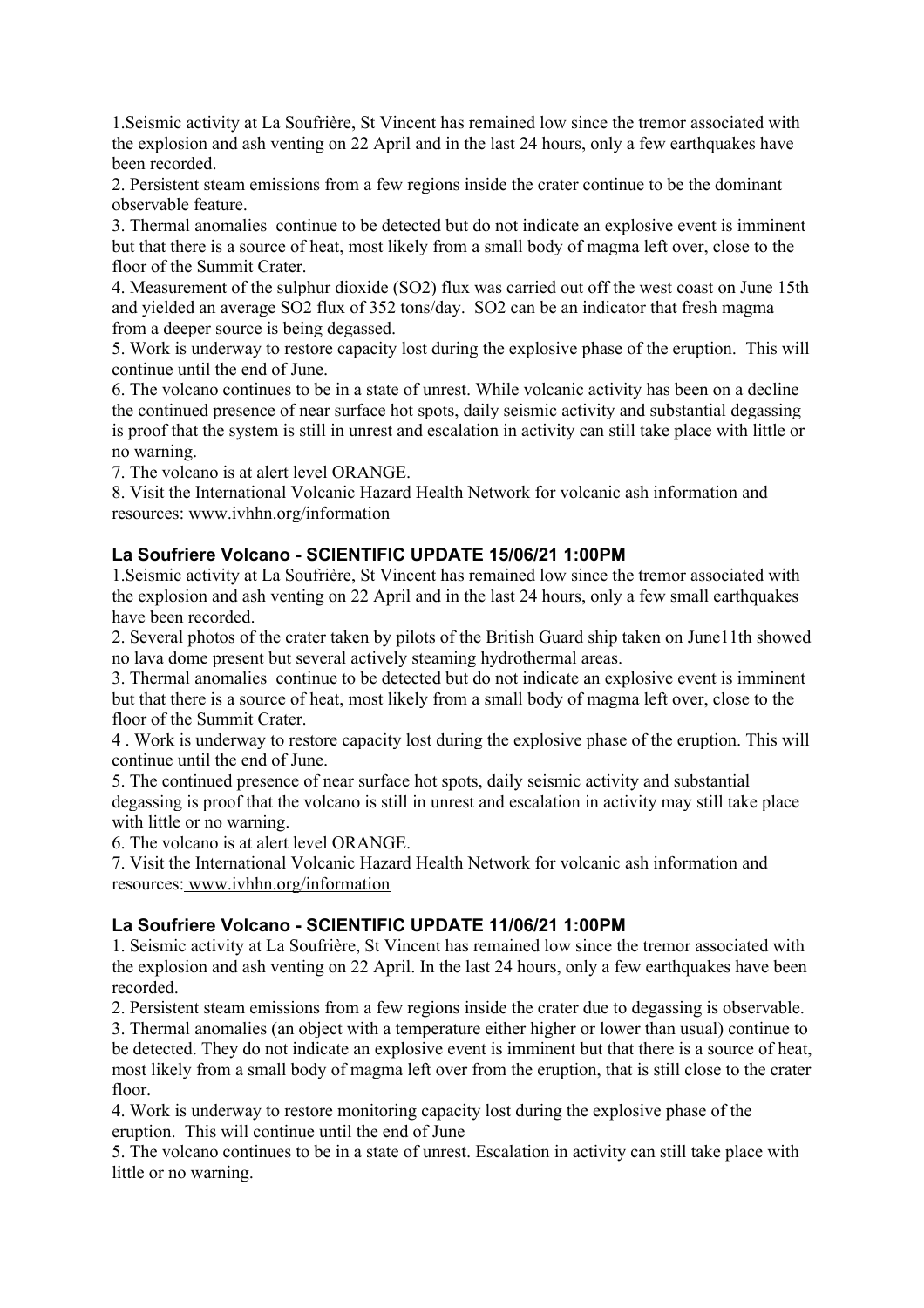6. The volcano is at alert level ORANGE.

7. Visit the International Volcanic Hazard Health Network for volcanic ash information and resources: www.ivhhn.org/information

# **La Soufriere Volcano - SCIENTIFIC UPDATE 08/06/21 1:00PM**

1. Seismic activity at La Soufrière, St Vincent has remained low since the tremor associated with the explosion and ash venting on 22 April.

2. In the last 24 hours, only a few earthquakes have been recorded.

3. Steaming from the volcano summit due to degassing and other interactions is observable from the observatory, once the summit is not obscured by low cloud.

4. Thermal anomalies (an object with a temperature either higher or lower than usual) continue to be detected. They do not indicate an explosive event is imminent but that there is a source of heat, most likely from a small body of magma left over from the eruption, that is still close to the crater floor.

5. Several lahar signals were recorded by the monitoring network from June 5-7. Most occurred in the valleys on the western flank (leeward side) of the volcano

6. Work is underway to restore monitoring capacity lost during the explosive phase of the eruption. This will continue until the end of June

7. The volcano continues to be in a state of unrest. Escalation in activity can still take place with little or no warning.

8. The volcano is at alert level ORANGE.

9. Visit the International Volcanic Hazard Health Network for volcanic ash information and resources: www.ivhhn.org/information

\*Updates will now be posted on Tue & Fri at 1:00 pm AST.

# **La Soufriere Volcano - SCIENTIFIC UPDATE 03/06/21 6:00PM**

1. Seismic activity at La Soufrière, St Vincent has remained low since the tremor associated with the explosion and ash venting on 22 April.

2. In the last 24 hours, only a few long-period earthquakes have been recorded.

3. Persistent steaming is observable from the observatory once the cloud cover is high enough.

4. Thermal anomalies continue to be detected but do not indicate an explosive event is imminent

but that there is a source of heat, most likely from a small body of magma left over, close to the floor of the Summit Crater.

5. Measurement of the sulphur dioxide (SO2) flux was carried out off the west coast on June 1st and 3rd and yielded an average SO2 flux of 543 and 456 tons per day, respectively. SO2 can be an indicator that fresh magma from a deeper source is being degassed.

6. The volcano continues to be in a state of unrest. Escalation in activity can still take place with little or no warning.

7. The volcano is at alert level ORANGE.

8. Visit the International Volcanic Hazard Health Network for volcanic ash information and resources: www.ivhhn.org/information

#### **La Soufriere Volcano - SCIENTIFIC UPDATE 31/05/21 6:00PM**

1. Seismic activity at La Soufrière, St Vincent has remained low since the tremor associated with the explosion and ash venting on 22 April.

2. From 5:40am on 30 May to 8:00am (local time) on 31 May, there has been no recorded seismicity associated with La Soufrière.

3. Persistent steaming is observable from the observatory once the cloud cover is high enough.

4. Thermal anomalies continue to be detected by the NASA FIRMS alert system.

5. Thermal anomalies do not indicate an explosive event is imminent but that there is a source of heat, most likely from a small body of magma left over, close to the floor of the Summit Crater.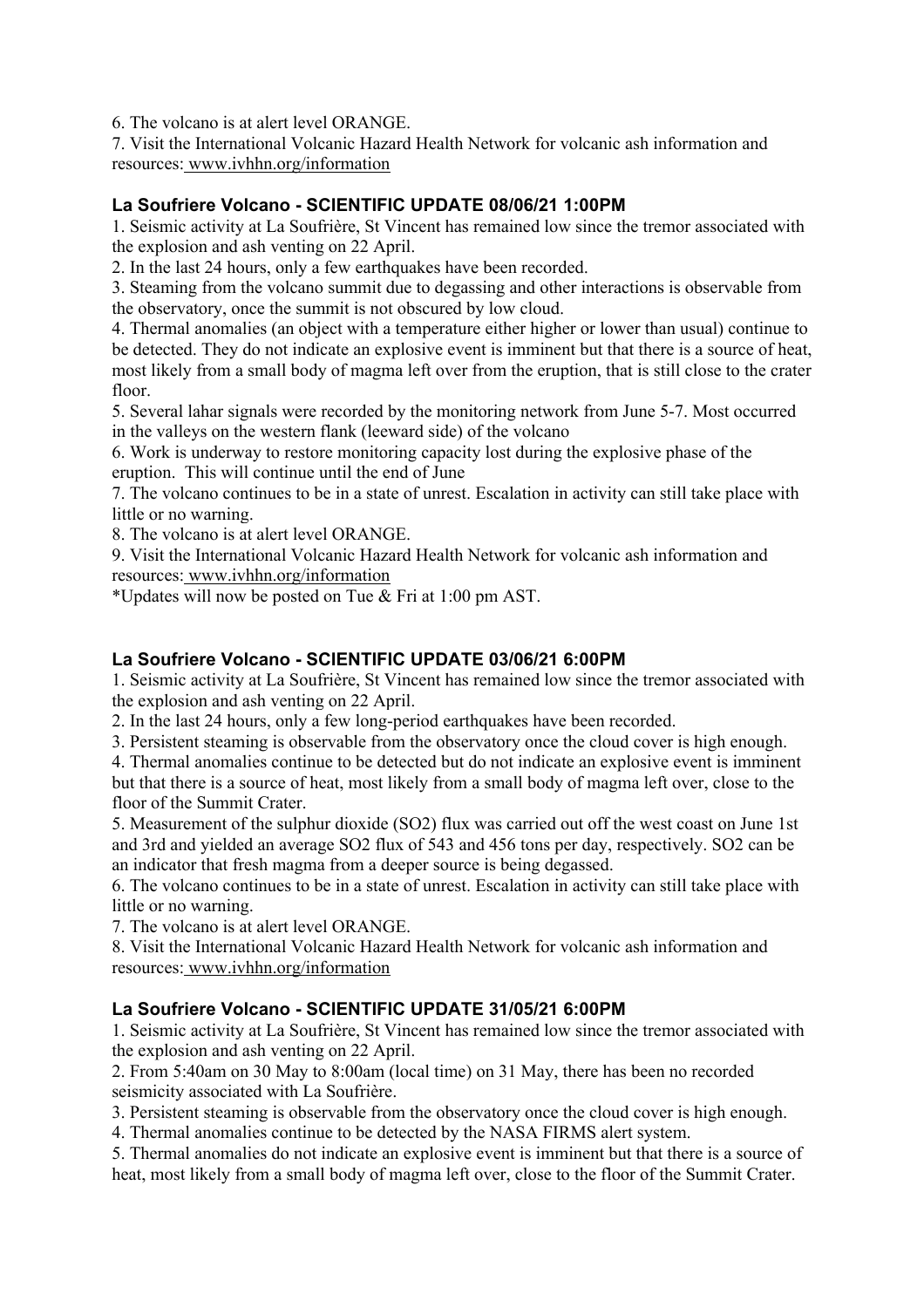5. The volcano continues to be in a state of unrest. Escalation in activity can still take place with little or no warning.

6. The volcano is at alert level ORANGE.

7. Visit the International Volcanic Hazard Health Network for volcanic ash information and resources: www.ivhhn.org/information

# **La Soufriere Volcano - SCIENTIFIC UPDATE 27/05/21 6:00PM**

1. Seismic activity at La Soufrière, St Vincent has remained low since the tremor associated with the explosion and ash venting on 22 April.

2. In the last 24 hours, only a few long-period and volcano-tectonic earthquakes have been recorded.

3. Persistent steaming is observable from the observatory once the cloud cover is high enough and thermal anomalies continue to be detected by the NASA FIRMS alert system. These have been persistent since the 22 April explosion.

4. Thermal anomalies indicate that there is a source of heat within the crater and are most likely from a small body of magma left over, close to the floor of the Summit Crater.

5. Measurements of the sulphur dioxide(SO2) flux at La Soufrière were carried out by boat off the west coast on 25 May and 27 May.

6. Several traverses were completed and yielded an average SO2 flux of 464 and 242 tons per day, respectively. SO2 can be an indicator that fresh magma from a deeper source is being degassed.

7. The volcano continues to be in a state of unrest. Escalation in activity can still take place with little or no warning.

8. The volcano is at alert level ORANGE.

9. Visit the International Volcanic Hazard Health Network for volcanic ash information and resources: www.ivhhn.org/information

# **La Soufriere Volcano - SCIENTIFIC UPDATE 24/05/21 6:00PM**

1. Seismic activity at La Soufrière, St Vincent has remained low since the tremor associated with the explosion and ash venting on 22 April.

2. In the last 24 hours, only a few long-period and volcano-tectonic earthquakes have been recorded.

3. Persistent steaming is observable from the observatory once the cloud cover is high enough.

4. Thermal anomalies continue to be detected by the NASA FIRMS alert system. These have been persistent since the 22 April explosion.

5. Thermal anomalies indicate that there is a source of heat within the crater and are most likely from a small body of magma left over, close to the floor of the Summit Crater.

5. The volcano continues to be in a state of unrest. Escalation in activity can still take place with little or no warning.

6. The volcano is at alert level ORANGE.

7. Visit the International Volcanic Hazard Health Network for volcanic ash information and resources: www.ivhhn.org/information

# **La Soufriere Volcano - SCIENTIFIC UPDATE 21/05/21 6:00PM**

1. Seismic activity at La Soufrière, St Vincent has remained low since the tremor associated with the explosion and ash venting on 22 April.

2. In the last 24 hours, only a few long-period and volcano-tectonic earthquakes have been recorded.

3. Persistent steaming is observable from the observatory once the cloud cover is high enough.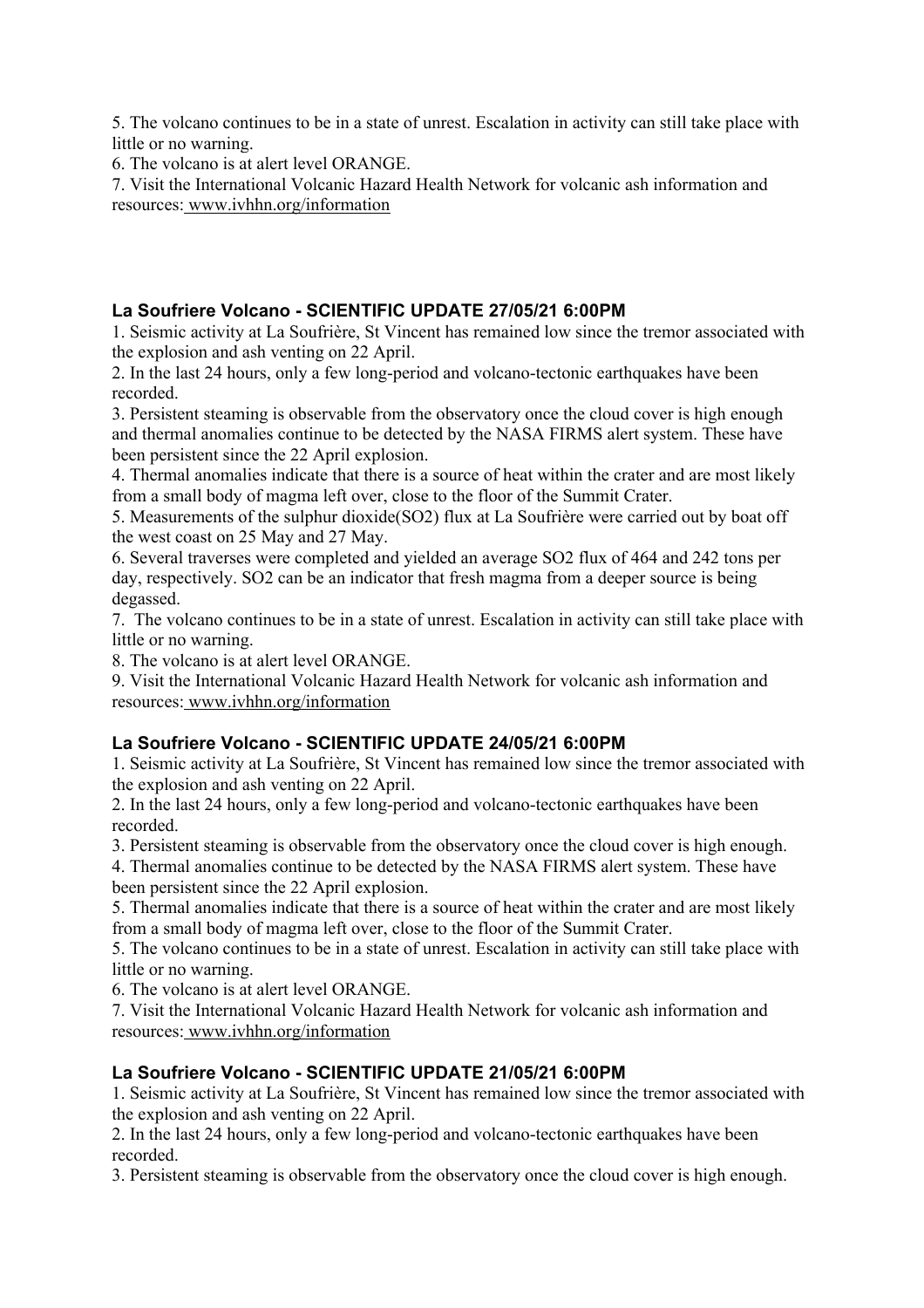4. Thermal anomalies which indicates high temperatures inside the new crater, continue to be detected by the NASA FIRMS alert system.

5. Measurements of the sulphur dioxide (SO2) flux were done on yesterday (20 May) and yielded an average SO2 flux of 461 tons per day.

6. SO2 flux is an indicator that fresh magma from a deeper source is being degassed.

7. The volcano continues to be in a state of unrest. Escalation in activity can still take place with little or no warning.

8. The volcano is at alert level ORANGE.

9. Visit the International Volcanic Hazard Health Network for volcanic ash information and resources: www.ivhhn.org/information

# **La Soufrière, St. Vincent SCIENTIFIC UPDATE - 19/05/21 6:00PM**

1. Seismic activity at La Soufrière, St Vincent has remained low since the tremor associated with the explosion and ash venting on 22 April.

2. In the last 24 hours, seismic activity was limited to a few long-period, hybrid and volcanotectonic earthquakes.

3. When the cloud is high enough, there is persistent steaming observable from the observatory.

4. Thermal anomalies indicating high temperatures inside the new crater continue to be detected

by the NASA FIRMS alert system. These have been persistent since the 22 April explosion.

5. Gas measurements on May 18 yielded an average SO2 flux of 633 tons per day.

6. The volcano continues to be in a state of unrest. Escalation in activity can take place with little or no warning.

7. Caution should be taken in crossing river valleys on the volcano due to the increased risk of lahars (mudflows) during periods of rainfall on the volcano.

8. The volcano is at alert level ORANGE.

9. Visit the International Volcanic Hazard Health Network for volcanic ash information and resources:

www.ivhhn.org/information

# **La Soufriere Volcano - SCIENTIFIC UPDATE 17/05/21 6:00PM**

1. Seismic activity at La Soufrière, St Vincent has remained low since the tremor associated with the explosion and ash venting on 22 April.

2. In the last 24 hours, only a few long-period earthquakes have been recorded.

3. When the cloud is high enough, there is persistent steaming observable from the observatory.

4. Thermal anomalies, indicating high temperatures inside the new crater, continue to be detected by the NASA FIRMS alert system.

5. The volcano continues to be in a state of unrest. Escalation in activity can still take place with little or no warning.

6. Caution should be taken in traversing river valleys on the volcano due to the increased risk of lahars (mudflows) during periods of rainfall on the volcano.

7. The volcano is at alert level ORANGE.

8. Visit the International Volcanic Hazard Health Network for volcanic ash information and resources:

www.ivhhn.org/information

# **La Soufriere Volcano, St. Vincent - SCIENTIFIC UPDATE 14.05.21 6:00PM**

1. Seismic activity at La Soufrière, St Vincent has remained low since the tremor associated with the explosion and ash venting on 22 April.

2. In the last 24 hours, only a few long-period earthquakes have been recorded.

3. Measurements of the sulphur dioxide flux at La Soufrière were carried out by boat off the west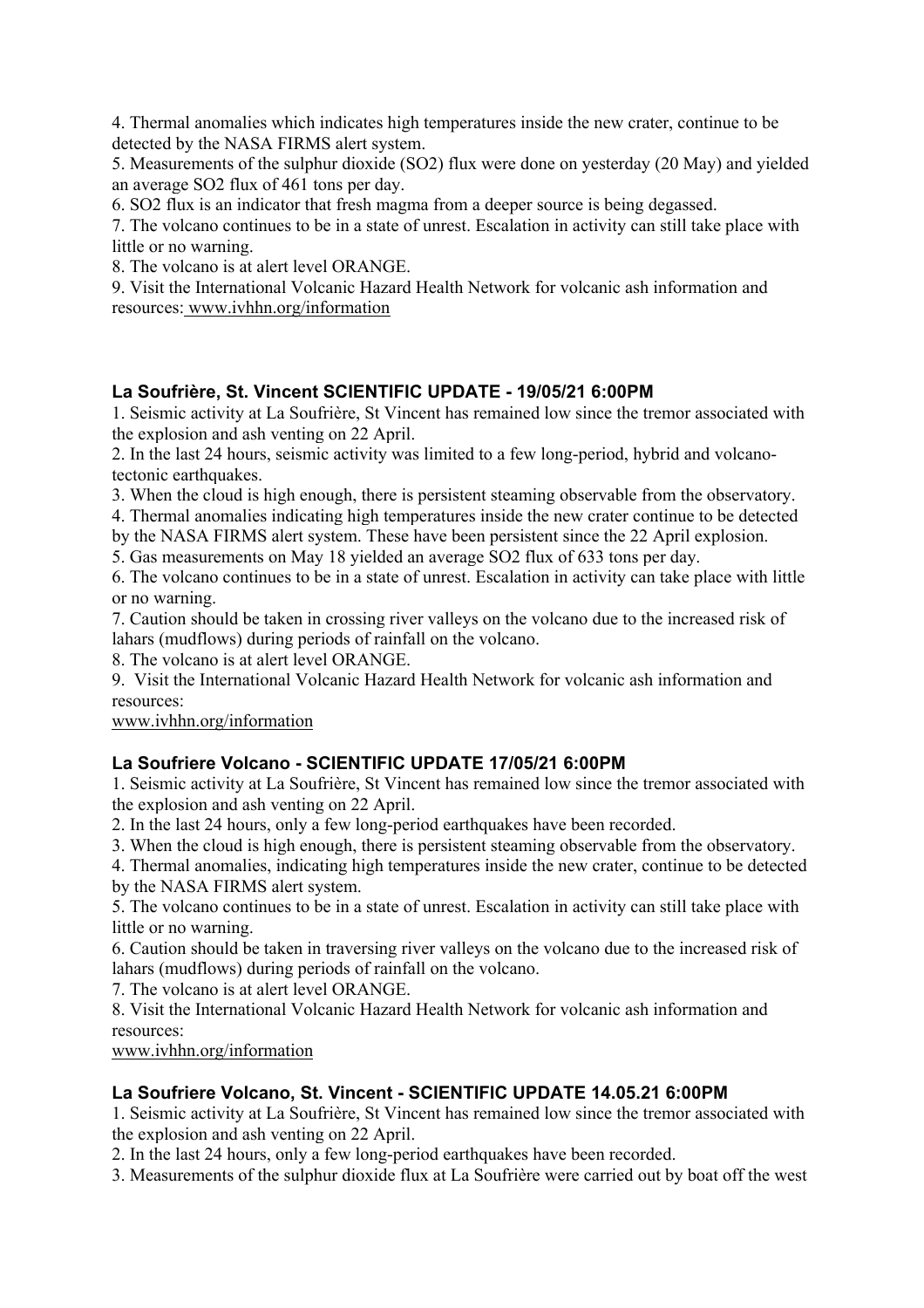coast yesterday (13 May) with the assistance of the coastguard.

4. Several traverses were completed and yielded an average SO2 flux of 722 tons per day.

5. The volcano continues to be in a state of unrest. Escalation in activity can still take place with little or no warning.

6. Caution should be taken in traversing river valleys on the volcano due to the increased risk of lahars (mudflows) during periods of rainfall on the volcano.

7. The volcano is at alert level ORANGE.

8. Visit the International Volcanic Hazard Health Network for volcanic ash information and resources:

www.ivhhn.org/information

# **La Soufrière, St. Vincent SCIENTIFIC UPDATE - 12/05/21 6:00PM**

1. Seismic activity at La Soufrière, St Vincent has remained low since the tremor associated with the explosion and ash venting on 22 April.

2. In the last 24 hours, seismic activity was limited to a few long-period earthquakes.

3. Gas measurements on May 11 yielded an average SO2 flux of 252 tons per day.

4. The volcano continues to be in a state of unrest. Escalation in activity can take place with little or no warning.

5. Caution should be taken in crossing river valleys on the volcano due to the increased risk of lahars (mudflows) during periods of rainfall on the volcano.

6. The volcano is at alert level ORANGE.

7. Visit the International Volcanic Hazard Health Network for volcanic ash information and resources:

www.ivhhn.org/information

# **La Soufriere St. Vincent - SCIENTIFIC UPDATE 10/05/21 6:00PM**

1. Seismic activity at La Soufrière, St Vincent has remained low since the tremor associated with the explosion and ash venting on 22 April.

2. In the last 24 hours, only a few long-period earthquakes have been recorded.

3. Measurements of the sulphur dioxide flux at La Soufrière were carried out by boat off the west coast yesterday (9 May) with the assistance of the coastguard.

4. Several traverses were completed and yielded an average SO2 flux of 208 tons per day.

5. The volcano continues to be in a state of unrest. Escalation in activity can still take place with little or no warning.

6. Caution should be taken in crossing river valleys on the volcano due to the increased risk of lahars (mudflows) during periods of rainfall on the volcano.

7. The volcano is at alert level ORANGE.

8. Visit the International Volcanic Hazard Health Network for volcanic ash information and resources:

www.ivhhn.org/information

# **La Soufrière, St. Vincent SCIENTIFIC UPDATE - 07/05/21 6:00PM**

1. Seismic activity at La Soufrière, St Vincent has remained low since the tremor associated with the explosion and ash venting on 22 April.

2. No earthquakes have been recorded in the last 24 hours.

3. A small lahar signal was observed at 7:40am this morning.

4. The volcano continues to be in a state of unrest. Escalation in activity can take place with little or no warning.

7. The volcano is at alert level ORANGE.

8. Visit https://volcanoes.usgs.gov/volcanic\_ash/resources.html for Global Ash Impact posters.

These are the latest research-informed material for concise best practice information for critical infrastructure managers to effectively manage ash-producing volcanic eruptions.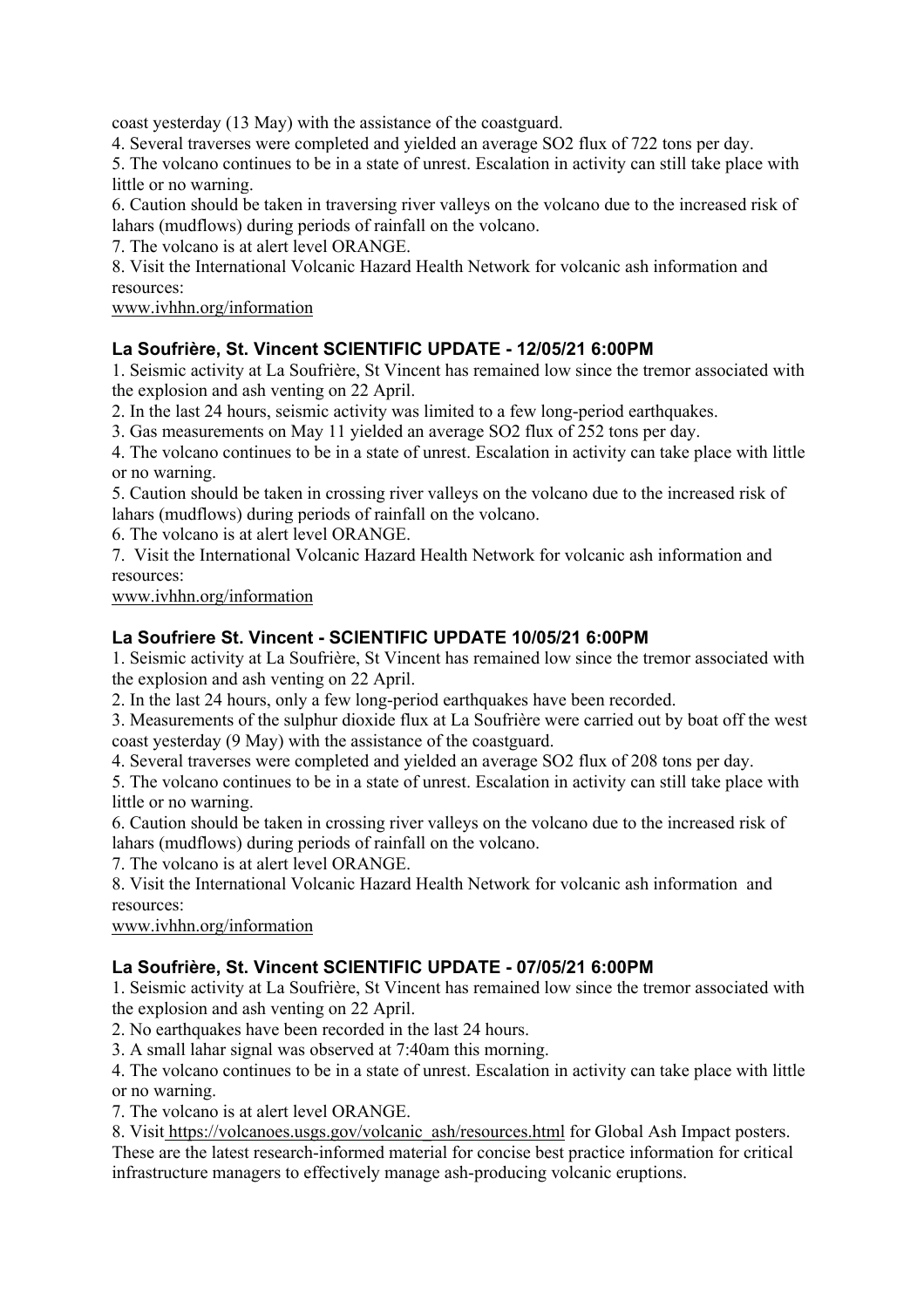9. Visit the International Volcanic Hazard Health Network for volcanic ash information and resources:

www.ivhhn.org/information

## **La Soufriere St. Vincent, - SCIENTIFIC UPDATE 05/05/21 6:00PM**

1. Seismic activity at La Soufrière has remained low since the tremor associated with the explosion and ash venting on 22 April.

2. In the last 24 hours, only a few long-period, hybrid and volcano-tectonic earthquakes have been recorded and there was no further seismic tremor.

3. The volcano continues to be in a state of unrest.

4. Explosions with accompanying ashfall, of similar or larger size to those that have already occurred in this eruption, can take place with little or no warning.

5. Caution should be taken in crossing river valleys on the volcano due to the increased risk of lahars (mudflows) during periods of rainfall on the volcano.

6. The volcano is at alert level RED.

7. Until further notice one advisory will be issued every Monday, Wednesday and Friday to cover the two-day or three-day

period up to 6 pm (local time) on that day.

8. Visit the International Volcanic Hazard Health Network for volcanic ash information and resources:

www.ivhhn.org/information

## **La Soufriere SCIENTIFIC UPDATE - 04/05/21 6:00PM**

1. Seismic activity at La Soufrière, St Vincent has remained low since the tremor associated with the explosion and ash venting on 22 April.

2. In the last 24 hours, only a few long-period, hybrid and volcano-tectonic earthquakes have been recorded and there was no further seismic tremor.

3. The volcano continues to be in a state of unrest. Explosions with accompanying ashfall, of similar or larger magnitude to those that have already occurred in this eruption, can take place with little or no warning.

4. The volcano is at alert level Red.

5. Visit the International Volcanic Hazard Health Network for volcanic ash information resources: www.ivhhn.org/information

#### **La Soufrière, St. Vincent SCIENTIFIC UPDATE - 03/05/21 6:00PM**

1. Seismic activity at La Soufrière, St Vincent has remained low since the tremor associated with the explosion and ash on 22 April.

2. In the last 24 hours, only a few long-period, hybrid and volcano-tectonic earthquakes were recorded and there was no further seismic tremor.

3. The seismic network recorded signals from multiple lahars for a period of about six hours starting around 9 am.

4. These lahars most likely took place in all the valleys around La Soufrière. The most intense lahars occurred between 11 am and 12 noon.

5. Measurements of the Sulphur Dioxide (SO2) flux at La Soufrière were carried out with the help of the coastguard off the west coast yesterday. Measurements yielded an average SO2 flux of 1036 tons per day.

6. The volcano continues to be in a state of unrest. Explosions with accompanying ashfall, of similar or larger magnitude to those that have already occurred can take place with little or no warning.

7. The volcano is at alert level Red.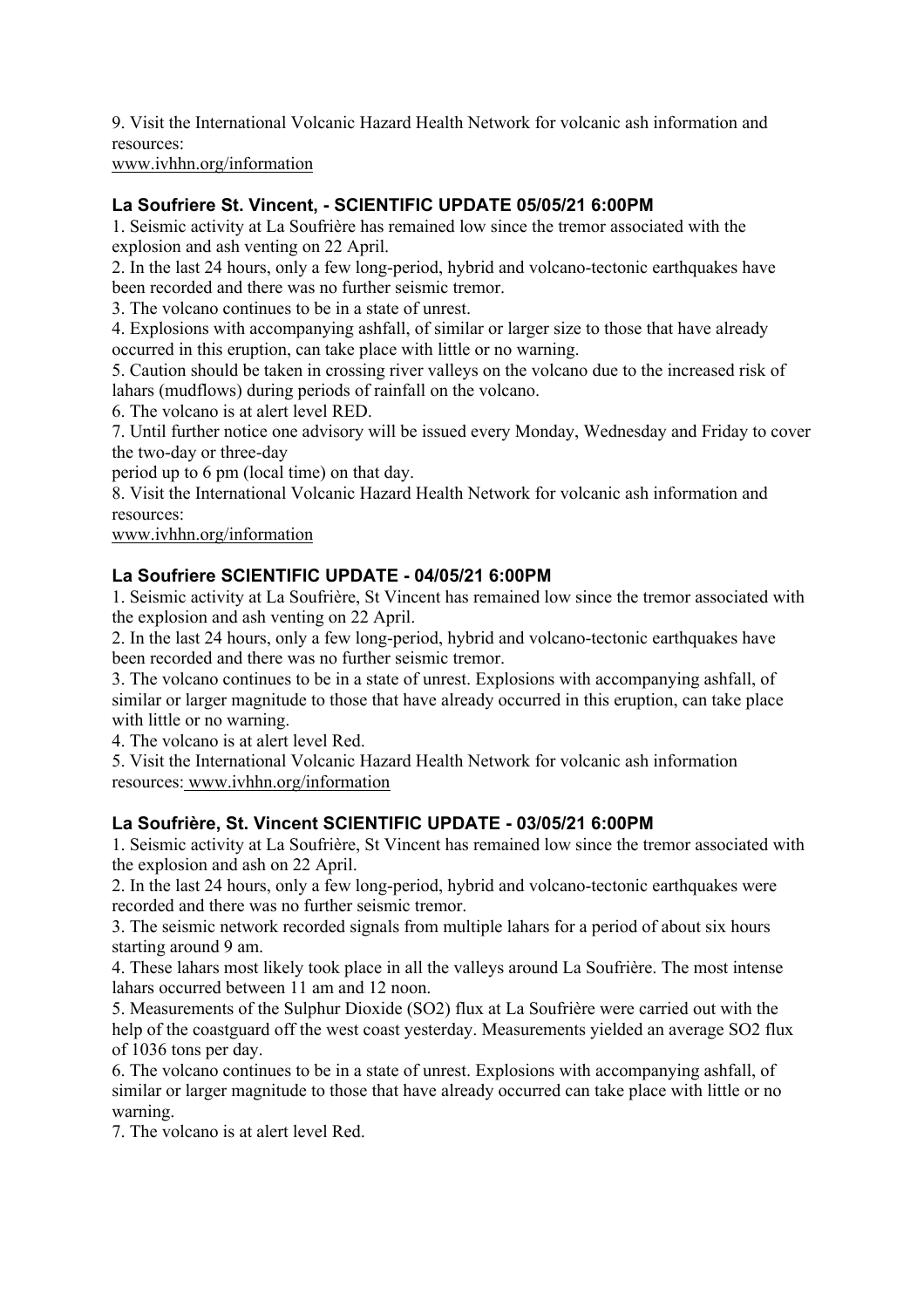8. Visit https://volcanoes.usgs.gov/volcanic\_ash/resources.html for Global Ash Impact posters. These are the latest research-informed material for concise best practice information for critical infrastructure managers to effectively manage ash-producing volcanic eruptions.

9. Visit the International Volcanic Hazard Health Network for volcanic ash information and resources:

www.ivhhn.org/information

# **La Soufriere, St. Vincent, SCIENTIFIC UPDATE 02/05/21 6:00PM**

1. Seismic activity at La Soufrière, has remained low since the tremor associated with the explosion and ash venting on 22 April.

2. In the last 24 hours, only a few long-period, hybrid and volcano-tectonic earthquakes have been recorded and there was no further seismic tremor.

3. The volcano continues to be in a state of unrest.

4. Explosions with accompanying ashfall, of similar or larger magnitude to those that have already occurred in this eruption, can take place with little or no warning.

5. Caution should be taken in traversing river valleys on the volcano due to the increased risk of lahars (mudflows) during periods of rainfall on the volcano.

6. The volcano is at alert level RED.

7. Visit the International Volcanic Hazard Health Network for volcanic ash information and resources:

www.ivhhn.org/information

# **La Soufriere SCIENTIFIC UPDATE - 01/05/21 6:00PM**

1. Seismic activity at La Soufrière, St Vincent has remained low since the tremor associated with the explosion and ash venting on 22 April.

2. In the last 24 hours, only a few long-period, hybrid and volcano-tectonic earthquakes have been recorded and there was no further seismic tremor.

3. The seismic stations recorded signals from small lahars at about 1am and 8:30 am.

4. Lahars are fast moving, dense mixture of rocks, ash and vegetation and water originating from a volcano.

5. The volcano continues to be in a state of unrest. Explosions with accompanying ashfall, of similar or larger magnitude to those that have already occurred in this eruption, can take place with little or no warning.

6. The volcano is at alert level Red.

7. Visit the International Volcanic Hazard Health Network for volcanic ash information resources: www.ivhhn.org/information

# **La Soufriere St. Vincent, SCIENTIFIC UPDATE 30/04/21 6:00PM**

1. Seismic activity at La Soufrière has remained low since the tremor associated with the explosion and ash venting on 22 April.

2. In the last 24 hours, only a few long-period, hybrid and volcano-tectonic earthquakes have been recorded and there was no further tremor.

3. The seismic stations recorded signals from lahars for a 40-minute period starting at about 5pm. These lahars were much smaller than those on 28 and 29 April.

4. Lahars are fast moving, dense mixture of rocks, ash and vegetation and water originating from a volcano.

5. The volcano continues to be in a state of unrest and the alert level is still RED.

6. Explosions with accompanying ashfall, of similar or larger magnitude to those that have already occurred in this eruption, can take place with little or no warning.

7. Visit the International Volcanic Hazard Health Network for volcanic ash information and resources:www.ivhhn.org/information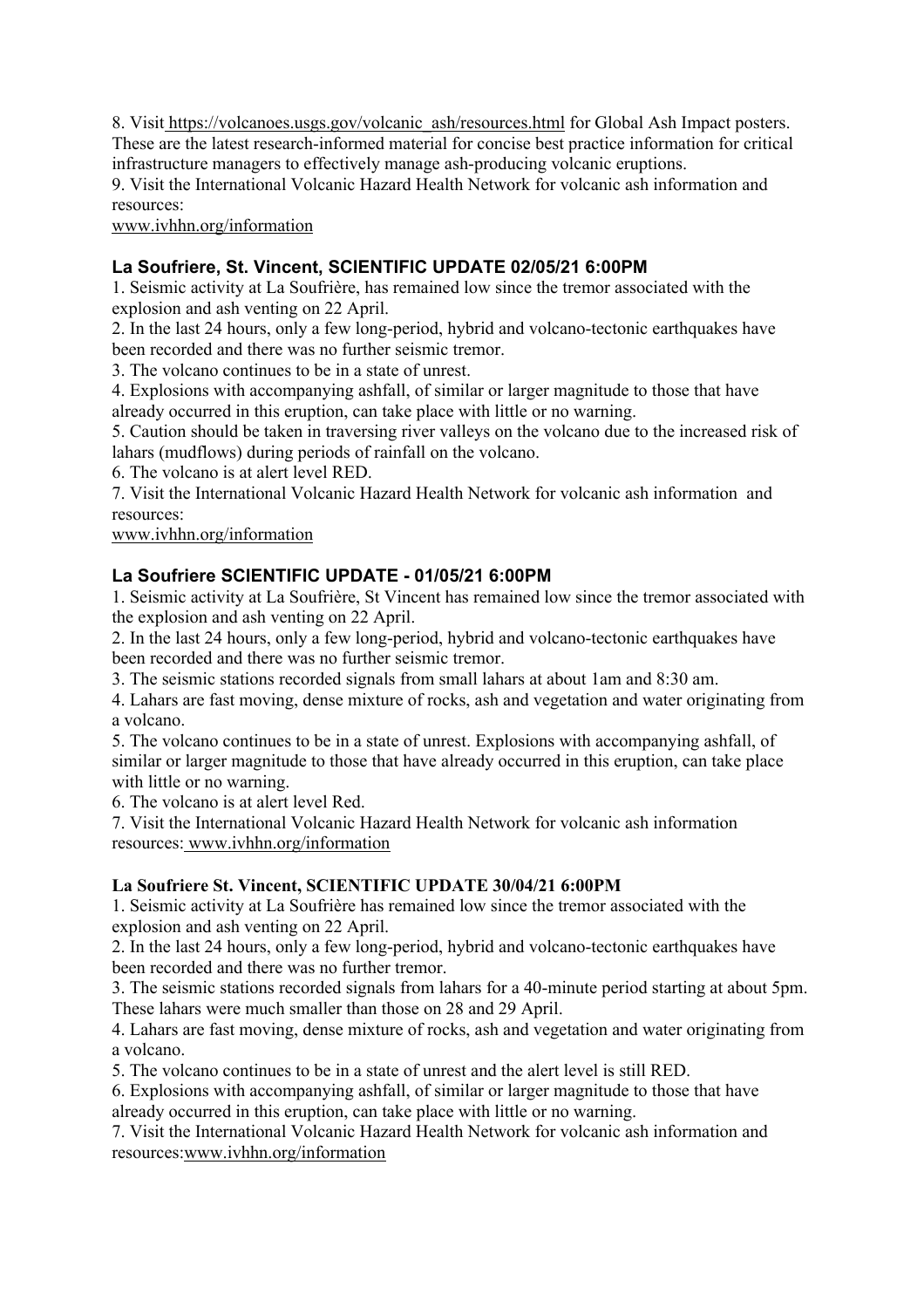## **La Soufriere SCIENTIFIC UPDATE 29.04.21 6:00PM**

1. Seismic activity at La Soufrière has remained low since the tremor associated with the explosion and ash venting on 22 April.

2. In the last 24 hours, only a few long-period, hybrid and volcano-tectonic earthquakes have been recorded and there was no further tremor.

3. The seismic stations recorded signals from multiple lahars during a 12-hour period starting at 9pm on 28 April.

4. Lahars seem to have taken place in all the valleys that drain from La Soufrière and caused considerable erosion and damage.

5.Lahars are fast moving, dense mixture of rocks, ash and vegetation and water originating from a volcano.

6. Some of these were hot lahars which were visibly steaming, having passed through hot volcanic deposits.

7. So many trees were brought down by the lahars that floating logs are a hazard to small craft near shore.

8. The volcano continues to be in a state of unrest.

9. Explosions with accompanying ashfall, of similar or larger magnitude to those that have already occurred in this eruption, can take place with little or no warning.

10. Visit the International Volcanic Hazard Health Network for volcanic ash information and resources: www.ivhhn.org/information

## **La Soufriere SCIENTIFIC UPDATE 28/04/21 6:00PM**

1. Seismic activity at La Soufrière, St Vincent has remained low since the tremor associated with the explosion and ash venting on 22 April.

2. In the last 24 hours, only a few long-period, hybrid and

volcano-tectonic earthquakes have been recorded and there was no further tremor.

3. The volcano continues to be in a state of unrest.

4. Explosions with accompanying ashfall, of similar

or larger magnitude, can restart with little or no warning.

5. The volcano is at alert level Red

6. Visit the International Volcanic Hazard Health Network for volcanic ash information and resources: www.ivhhn.org/information

#### **La Soufriere SCIENTIFIC UPDATE - 27/04/21 6:00PM**

1. Seismic activity has remained low with only a few long-period, hybrid and volcano-tectonic earthquakes have been recorded and there was no further tremor.

2. Signals from several lahars (mudflows) were recorded between 9 and 10 am today, during and after a period of rainfall.

3. A lahar is a rapidly flowing dense mixture of rock debris, ash and water. They have the consistency of wet concrete as they flow and can happen during and after eruptions.

4. Following the rainfall, large amounts of steam could be seen billowing up from a valley south of the summit.

5. This would have been generated when the runoff encountered buried volcanic deposits that were still hot.

6. The volcano continues to erupt. Explosions with accompanying ashfall, of similar or larger magnitude, can restart with little or no warning.

7. The volcano is at alert level Red.

8. Visit https://volcanoes.usgs.gov/volcanic\_ash/resources.html for Global Ash Impact posters and material from the International Volcanic Hazard Health Network on volcanic ash and hazard guides.

# **La Soufrière, St. Vincent SCIENTIFIC UPDATE - 26/04/21 6:00PM**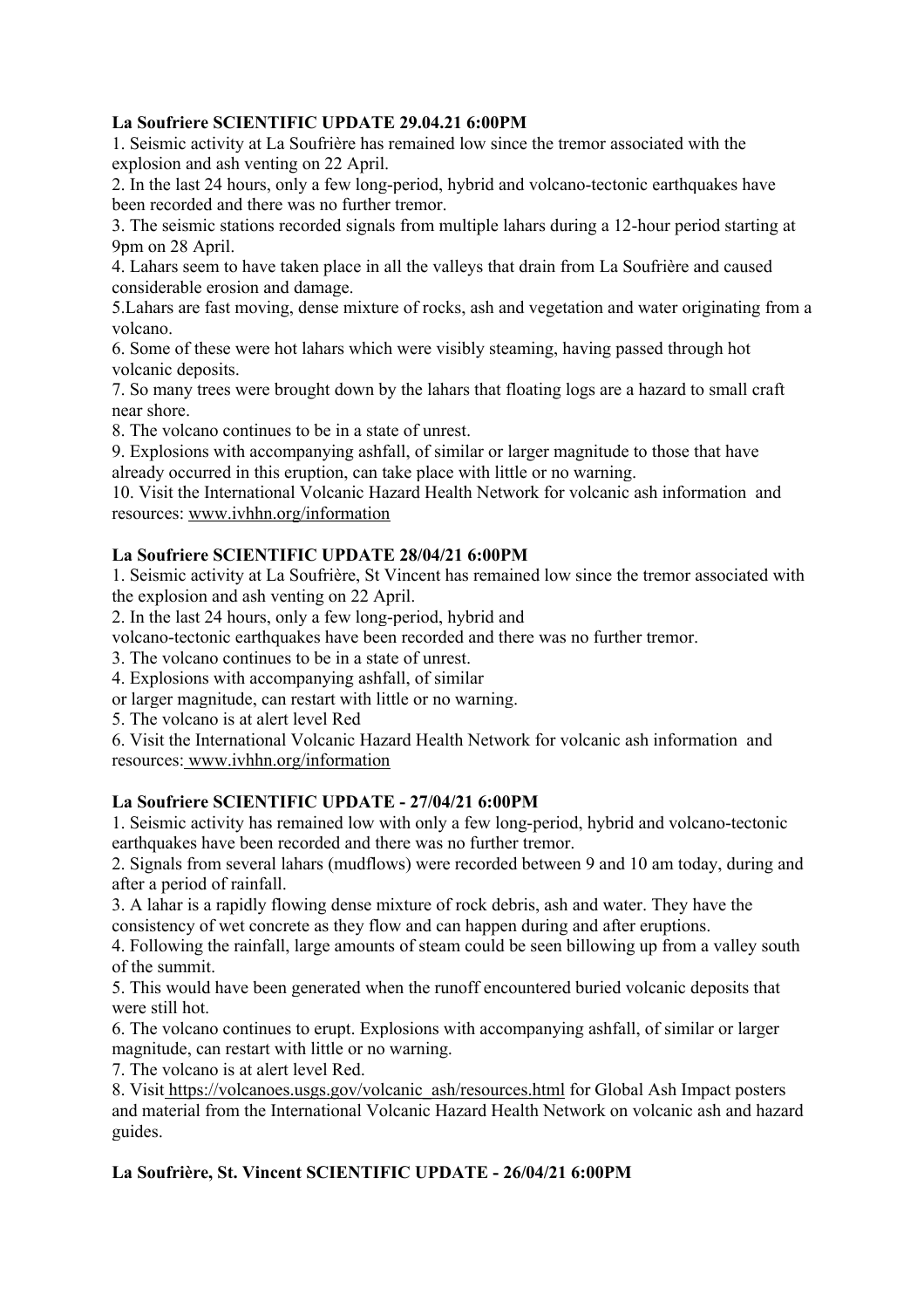1. Seismic activity at La Soufrière, St Vincent has been low after the tremor associated with the explosion and ash venting around noon on 22 April.

2. Only a few long-period, hybrid and volcano-tectonic earthquakes were recorded and there was no further tremor.

3. An observation flight took place today in a fixed-wing aircraft at about 11:30 am. Visibility was poor, with clouds blocking the crater for much of the time.

4. White steam could be seen venting near-continuously from several locations on the crater floor. No dome was visible, although a spine could be seen through the clouds.

5.The volcano continues to erupt. Its pattern of seismic activity over the last few days is typical of the growth and destruction of lava domes. Explosions with accompanying ashfall, of similar or larger magnitude, can restart with little or no warning.

6. The volcano is at alert level Red.

7. Visit https://volcanoes.usgs.gov/volcanic\_ash/resources.html for Global Ash Impact posters. These are the latest research-informed material for concise best practice information for critical infrastructure managers to effectively manage ash-producing volcanic eruptions.

8. Visit the International Volcanic Hazard Health Network for volcanic ash information and resources: www.ivhhn.org/information

## **La Soufrière, St Vincent SCIENTIFIC UPDATE - 25/04/21 6:00PM**

1. Seismic activity at La Soufrière, has remained low since the tremor associated with the explosion and ash venting around noon on 22 April.

2. In the last 24 hours, only a few long-period, hybrid and volcano-tectonic earthquakes have been recorded and there was no further tremor.

3. Satellite radar imagery acquired on 24th April indicates probable continued growth or formation of a lava dome following the explosions on 18 and 22 April.

4. The volcano continues to erupt and is still dangerous.

5. Its pattern of seismic activity over the last few days is typical of the growth of a lava dome.

6. Explosions with accompanying ashfall, of similar or larger size can restart with little or no warning.

7. The volcano is at alert level Red.

8. Visit the International Volcanic Hazard Health Network for volcanic ash information and resources: www.ivhhn.org/information

# **La Soufriere, St. VIncent SCIENTIFIC UPDATE - 24/04/21 6:00PM**

1.Seismic activity at La Soufrière, St Vincent has remained low since the tremor associated with the

explosion and ash venting around noon on 22 April.

2.In the last 24 hours, only a few long-period, hybrid and volcano-tectonic earthquakes were recorded and there was no further tremor.

3.Since the initial depressurization noted immediately following the April 9 explosive phase, the continuous GPS network has recorded a decrease in the overall rates of horizontal and vertical movement.

4.The volcano continues to erupt. Its pattern of seismic activity over the last few days is typical of the growth and destruction of lava domes.

5. Explosions with accompanying ashfall, of similar or larger magnitude, can occur with little or no warning.

6. The volcano is at alert level Red

7.Visit the International Volcanic Hazard Health Network for volcanic ash information resources: www.ivhhn.org/information

\*Depressurization - a decrease in pressure within a volcano caused by the release of magma, gases or fluids during an explosive event.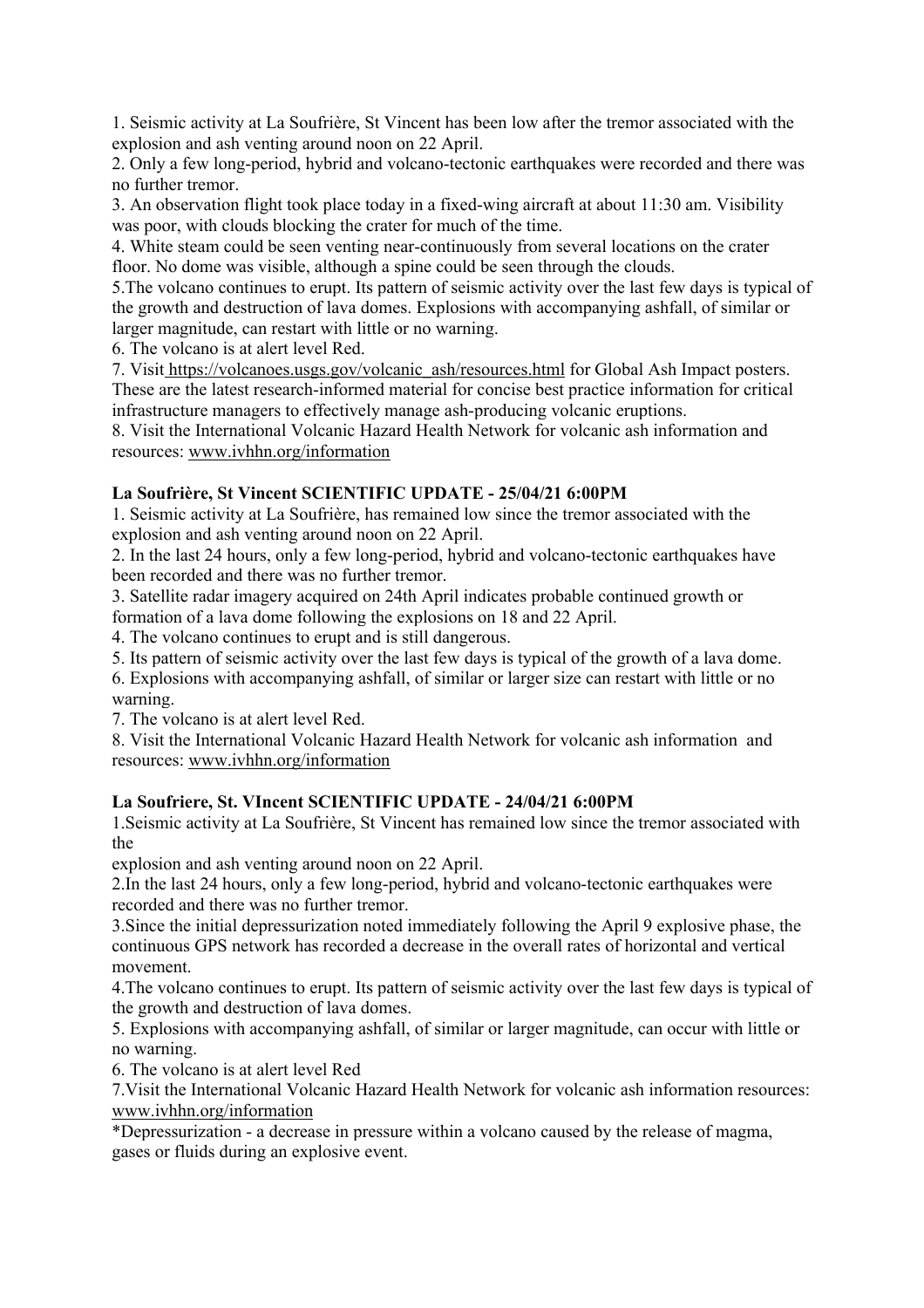## **La Soufrière, St. Vincent SCIENTIFIC UPDATE - 23/04/21 6:00PM**

1. Seismic activity at La Soufrière, St Vincent has been low after the tremor associated with the explosion and ash venting around noon on 22 April.

2. Only a few long-period, hybrid and volcano-tectonic earthquakes were recorded and there was no further tremor.

3. The seismic network recorded signals from multiple lahars (mudflows) at about 9 pm on 22 April. The locations of these lahars have not been determined.

4. Measurements of sulphur dioxide flux (mass) at La Soufriere volcano was again undertaken along the west coast today with the assistance of the coastguard. An average SO2 flux of 992 tons per day was recorded.

5. Since the initial depressurization (deflation) seen immediately after the April 9 explosive phase, the continuous GPS network has recorded a decrease in the overall rates of horizontal and vertical movement.

6.The volcano continues to erupt. Its pattern of seismic activity over the last few days is typical of the growth and destruction of lava domes. Explosions with accompanying ashfall, of similar or larger magnitude, can occur with little or no warning.

7. The volcano is at alert level Red.

8. Visit https://volcanoes.usgs.gov/volcanic\_ash/resources.html for Global Ash Impact posters. These are the latest research-informed material for concise best practice information for critical infrastructure managers to effectively manage ash-producing volcanic eruptions.

9. Visit the International Volcanic Hazard Health Network for volcanic ash information and resources: www.ivhhn.org/information

## **La Soufrière, St. Vincent - SCIENTIFIC UPDATE 22/04/21 6:00PM**

1. Seismic activity at La Soufrière continued the pattern established after the explosive activity on 18 April.

2. Small long-period and hybrid earthquakes continued to be recorded, with their rate of occurrence gradually increasing.

3. High-level seismic tremor started at 11:09 am, generated by explosive activity, and lasted for about 20 minutes.

4. A vertical explosive eruption plume rose slowly above the crater eventually reaching a height of about 8 km.

5. During the initial stages of the explosion, a base surge (pyroclastic density current, PDC) was seen moving down the western flank of the volcano. PDCs are hot (200°C-700°C), groundhugging flows of ash and debris.

6. Tremor continued, at a lower level, for the next two hours as La Soufrière continued to vent ash.

7. Since the initial depressurization noted immediately following the April 9 explosive phase, the continuous GPS network has recorded a decrease in the overall rates of horizontal and vertical movement.

8. The continuous GPS (Global Positioning System) network is used to track changes in ground shape on and around the volcano. As magma moves beneath the volcano, changes in pressure cause the volcano to change shape (inflate/deflate).

9. The volcano continues to erupt. Its pattern of seismic activity over the last few days is typical of the growth and destruction of lava domes.

10. Explosions with accompanying ashfall, of similar or larger size, can occur with little or no warning impacting St. Vincent and neighbouring islands.

11. The volcano is at alert level Red.

12. Visit the International Volcanic Hazard Health Network for volcanic ash information and resources: www.ivhhn.org/information

# **La Soufriere SCIENTIFIC UPDATE - 21/04/21 6:00PM**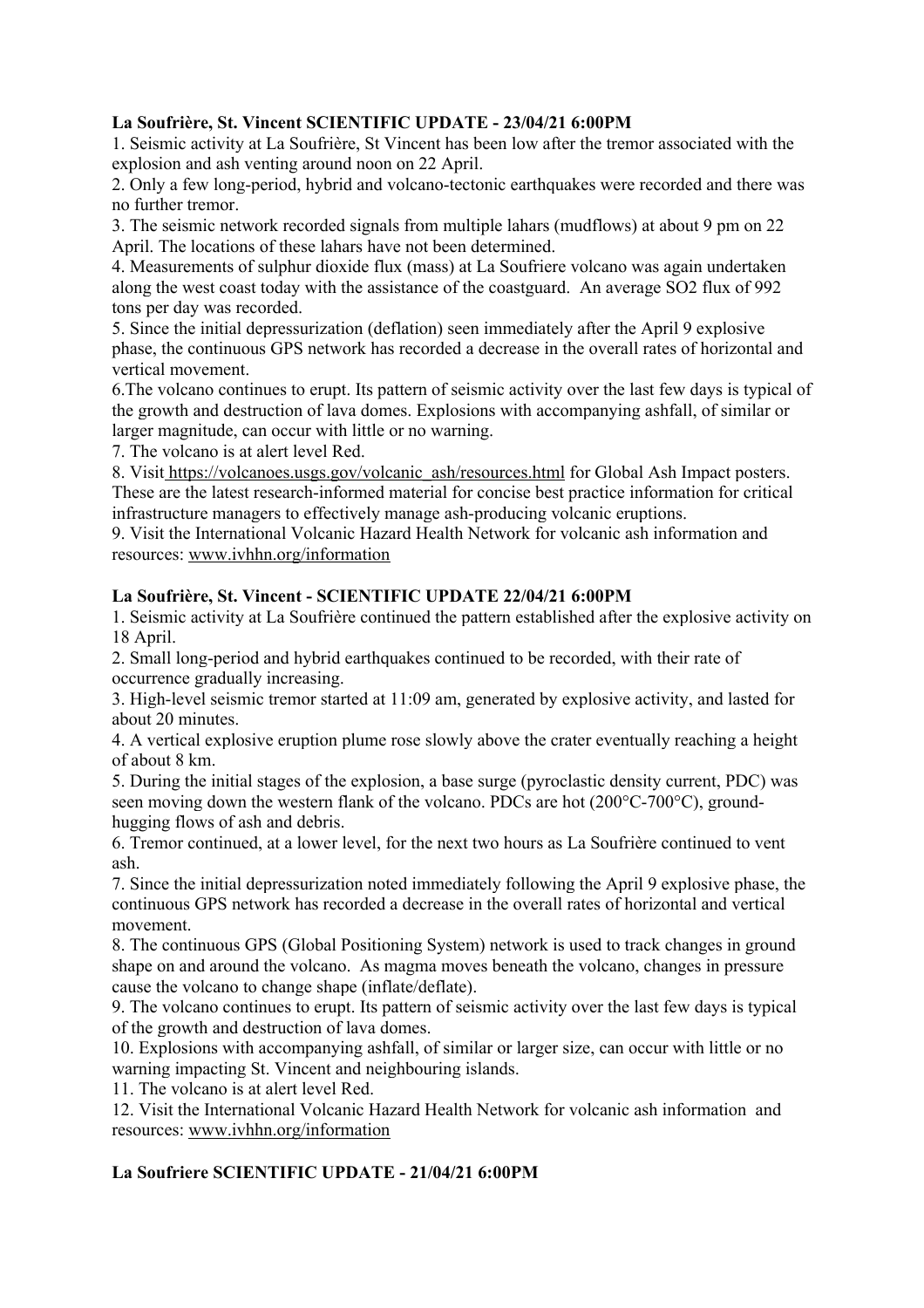1. Seismic activity continued the pattern established after the explosive activity on 18 April.

2. Small long-period and hybrid earthquakes continued to be recorded, with their rate of occurrence increasing gradually over the last 24 hours.

3. The network also recorded a few rockfalls and volcano-tectonic earthquakes.

4. No seismic tremor has been recorded in the last 24 hours.

5. Since the initial depressurization\* noted immediately following the April 9 explosive phase, the continuous GPS network has recorded a decrease in the overall rates of horizontal and vertical movement.

6. The volcano continues to erupt. Its pattern of seismic activity over the last few days is typical of the growth and destruction of lava domes.

7. Explosions with accompanying ashfall, of similar or larger magnitude, can occur with little or no warning.

8. Visit the International Volcanic Hazard Health Network for information and resources on living with volcanic ash: www.ivhhn.org/information

\*Depressurization - a decrease in pressure within a volcano caused by the release of magma, gases or fluids during an explosive event.

## **La Soufriere, St Vincent SCIENTIFIC UPDATE 20/04/21 6PM**

1. Seismic activity at La Soufrière continued the pattern established after the explosive activity on 18 April.

2. Small long-period and hybrid earthquakes continued to be recorded. The network also recorded a few rockfalls and volcano-tectonic earthquakes.

3. No seismic tremor has been recorded in the last 12 hours.

4. Measurements of sulphur dioxide flux SO2 (mass) at La Soufriere volcano was again

undertaken along the west coast today with the assistance of the coastguard.

5. Measurements yielded an average SO2 flux of 350 tons per day.

6. Since the initial depressurization noted immediately following the April 9 explosive phase, the continuous GPS network has recorded a decrease in the overall rates of horizontal and vertical movement.

7. The volcano continues to erupt.

8. Its pattern of seismic activity over the last few days is typical of the growth and destruction of lava domes.

9. Explosions with accompanying ashfall, of similar or larger magnitude, can occur with little or no warning impacting St. Vincent and neighbouring islands.

10. The volcano is at alert level Red

11. Visit thttps://volcanoes.usgs.gov/volcanic\_ash/resources.html for Global Ash Impact posters. These are the latest research-informed material for concise best practice information for critical infrastructure managers to effectively manage ash-producing volcanic eruptions.

12. Visit the International Volcanic Hazard Health Network for volcanic ash information and resources: www.ivhhn.org/information

#### **La Soufriere SCIENTIFIC UPDATE - 20/04/21 6:00AM**

1. Seismic activity has continued the pattern established after the explosive activity on 18 April. 2. Small long-period and hybrid earthquakes continued to be recorded. Two rockfalls were also recorded.

3. No volcano-tectonic earthquakes or tremor have been recorded in the last 12 hours.

4. The seismic station at Bamboo Range recorded the signal from a lahar (mudflow) at 4 am, which lasted for about 30 minutes and may have flown along a valley on the south- eastern side of the volcano.

5. The volcano continues to erupt. Its pattern of seismic activity over the last few days is typical of the growth and destruction of lava domes.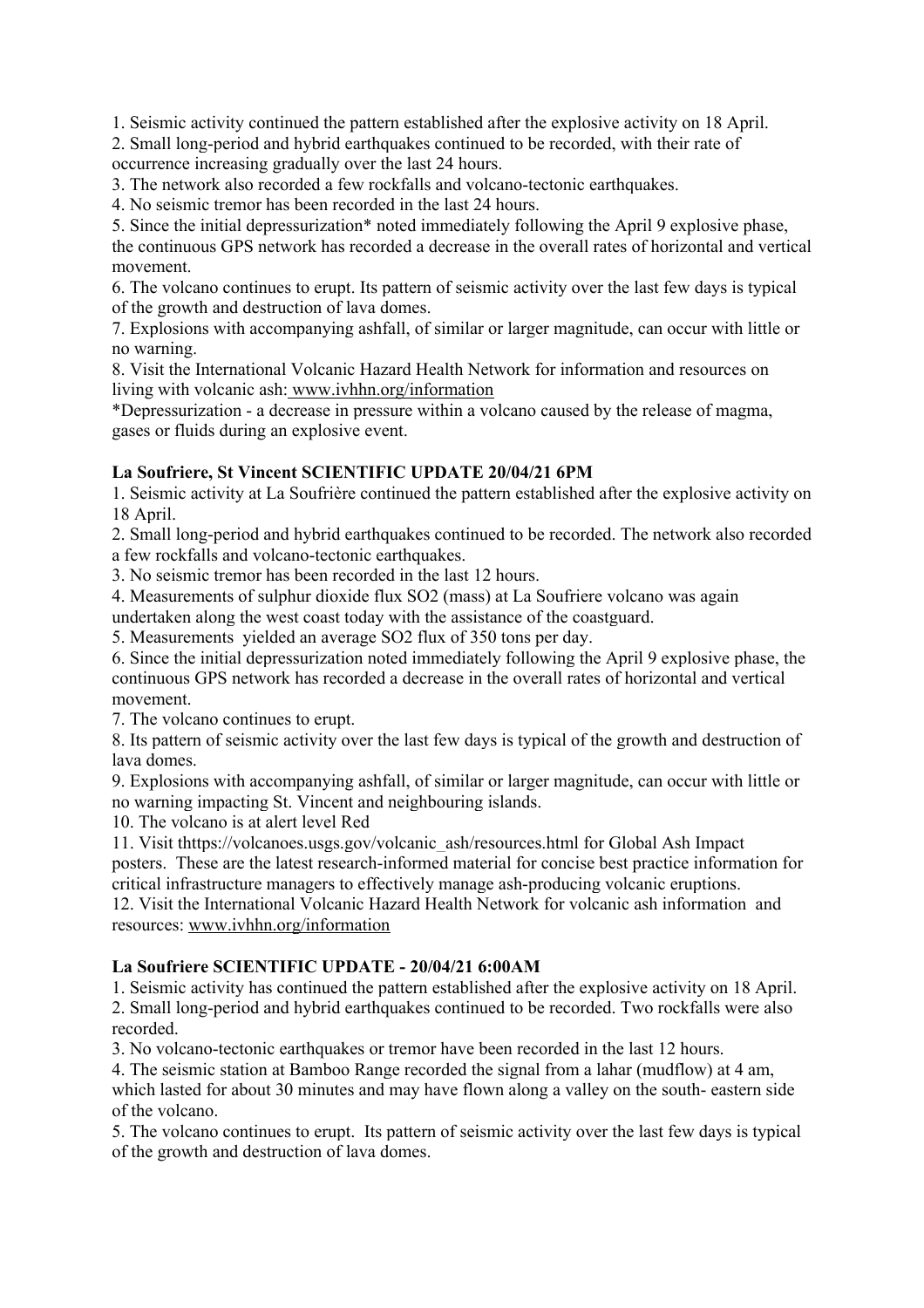6. Explosions with accompanying ashfall, of similar or larger magnitude, can occur with little or no warning and persons are advised to stay out of the red zone.

7. The volcano remains at alert level RED.

8. Visit the International Volcanic Hazard Health Network for information and resources on living with volcanic ash: www.ivhhn.org/information

## **La Soufriere St Vincent SCIENTIFIC UPDATE - 19/04/21 6PM**

1. Seismic activity at La Soufrière continued the pattern established after the explosive activity yesterday evening.

2. Small long-period and hybrid earthquakes continued to be recorded. No volcano-tectonic earthquakes, rockfalls or tremor have been recorded in the last 12 hours.

3. The continuous GPS network has shown a change in horizontal and vertical movement since the initial depressurization noted immediately following the April 9 explosive phase.

4. The continuous GPS (Global Positioning System) network is used to track changes in ground shape on and around the volcano. As magma moves beneath the volcano, changes in pressure cause the volcano to change shape (inflate/deflate).

5. The volcano continues to erupt. Its pattern of seismic activity over the last few days is typical of the growth and destruction of lava domes.

6. Explosions with accompanying ashfall, of similar or larger magnitude, can occur with little or no warning impacting St. Vincent and neighbouring islands.

7. The volcano is at alert level Red

8. Visit thttps://volcanoes.usgs.gov/volcanic\_ash/resources.html for Global Ash Impact posters. These are the latest research-informed material for concise best practice information for critical infrastructure managers to effectively manage ash-producing volcanic eruptions.

9. Visit the International Volcanic Hazard Health Network for volcanic ash information and resources: www.ivhhn.org/information

#### **La Soufriere, St. Vincent SCIENTIFIC UPDATE 19.04.21 6:00AM**

1. The episode of continuous seismic tremor generated by explosive activity at La Soufrière, lasted until about 9 pm on 18 April.

2. Following this, small long-period and hybrid earthquakes started to be recorded again, at a rate similar to before the explosive activity. This rate dropped significantly at about 1 am on 19 April. 3. No volcano-tectonic earthquakes were recorded in the last 12 hours.

4. One rockfall was recorded, at 1:39 am. Rockfalls can be generated by a growing lava dome, but this cannot be confirmed without visual observations.

5. The continuous GPS network has shown a change in horizontal and vertical movement since the initial depressurization noted immediately following the April 9 explosive phase.

6. The continuous GPS (Global Positioning System) network is used to track changes in ground shape on and around the volcano. As magma moves beneath the volcano, changes in pressure cause the volcano to change shape (inflate/deflate).

7. These changes may suggest magma influx from deep within the sub-volcanic system, however more investigation is needed to confirm this interpretation.

8. The volcano continues to erupt. Its pattern of seismic activity over the last few days is typical of the growth and destruction of lava domes.

9. Explosions with accompanying ashfall, of similar or larger magnitude, can occur with little or no warning impacting St. Vincent and neighbouring islands.

10. The volcano is at alert level Red

11. Visit thttps://volcanoes.usgs.gov/volcanic\_ash/resources.html for Global Ash Impact posters. These are the latest research-informed material for concise best practice information for critical infrastructure managers to effectively manage ash-producing volcanic eruptions.

12. Visit the International Volcanic Hazard Health Network for volcanic ash information and resources: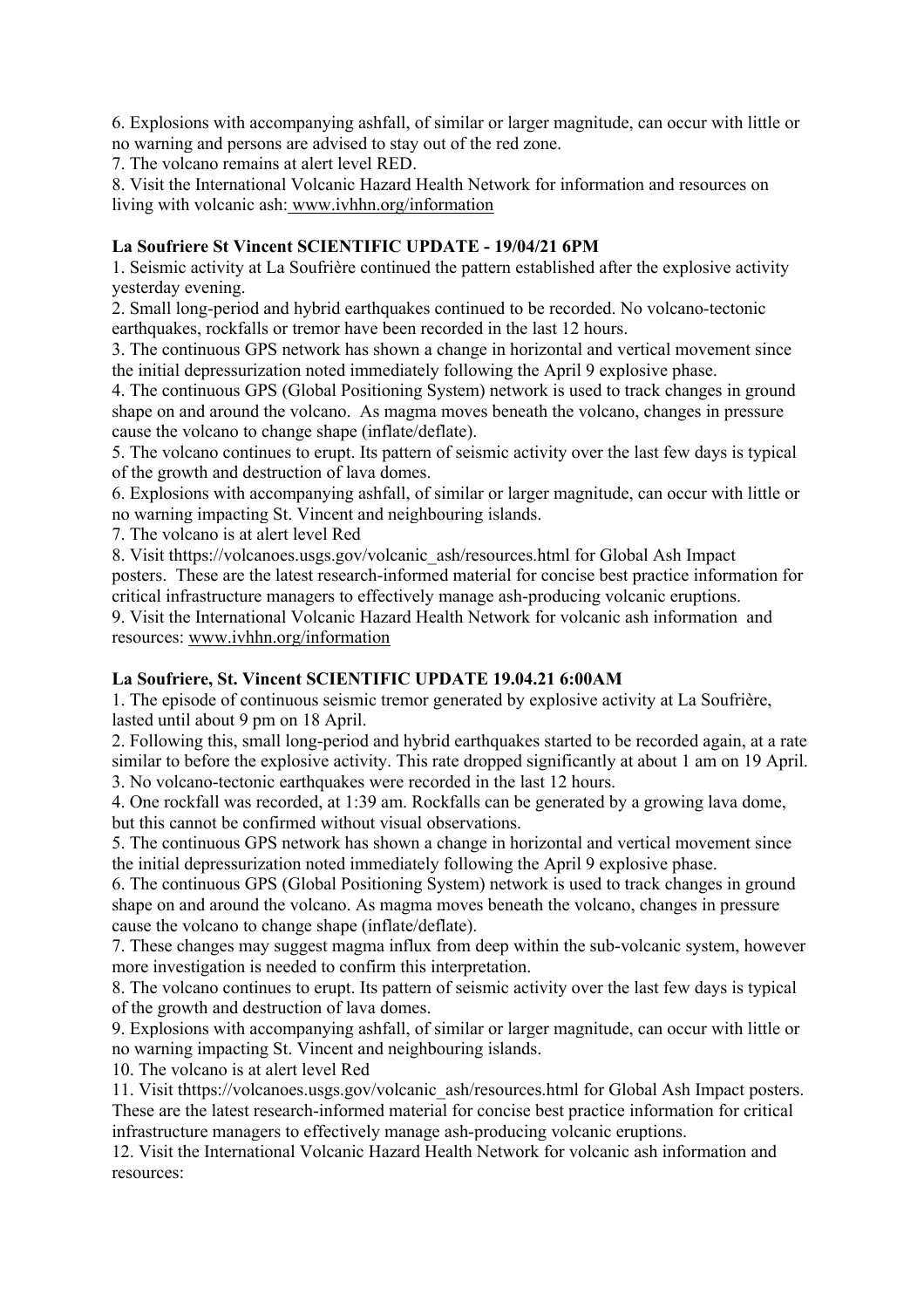#### www.ivhhn.org/information

#### **La Soufriere, St. Vincent SCIENTIFIC UPDATE - 18/04/21 6:00pm**

1. The swarm of long-period and hybrid earthquakes continued at La Soufrière with no significant change in their rate of occurrence.

2. Occasional small volcano-tectonic earthquakes were still being recorded.

3. An explosion generated a period of high-level tremor starting at 4:49 pm on 18 April.

4. The resulting eruption plume rose to above 8km and drifted to the south and southwest of the island.

5. Measurements of sulphur dioxide flux (mass) at La Soufriere volcano were again undertaken along the west coast yesterday and today.

6. An average SO2 flux of 232 and 391 tons per day on 17th and 18th April respectively, was recorded.

7. The volcano continues to erupt. Its pattern of seismic activity over the last few days is typical of the growth and destruction of lava domes.

8. Explosions with accompanying ashfall, of similar or

larger size, can occur with little or no warning impacting St Vincent and neighbouring islands. 9. The volcano is at alert level Red

10. Visit https://volcanoes.usgs.gov/volcanic\_ash/resources.html for Global Ash Impact posters. These are the latest research-informed material for concise best practice information for critical infrastructure managers to effectively manage ash-producing volcanic eruptions.

11. Visit the International Volcanic Hazard Health Network for volcanic ash information and resources:

www.ivhhn.org/information

#### **La Soufrière, St. Vincent SCIENTIFIC UPDATE - 18/04/21 6:00AM**

1. The swarm of long-period and hybrid earthquakes continues at La Soufrière. These earthquakes still occur at a near-constant rate.

2. Small volcano-tectonic earthquakes are still being recorded occasionally. No episodes of tremor have been recorded since April 16.

3. The volcano continues to erupt although there appears to be a pause in explosive activity at this time.

4. The volcano's current pattern of seismic activity may indicate growth of a lava dome, but this has not yet been confirmed.

5. Explosions with accompanying ashfall, of similar or larger magnitude, could restart in the future impacting St. Vincent and neighbouring islands.

6. The volcano is at alert level Red.

7. Visit https://volcanoes.usgs.gov/volcanic\_ash/resources.html for Global Ash Impact posters. These are the latest research - informed material for concise best practice information for critical infrastructure managers to effectively manage ash-producing volcanic eruptions.

8. Visit the International Volcanic Hazard Health Network for volcanic ash information and resources: www.ivhhn.org/information

#### **La Soufrière, St. Vincent SCIENTIFIC UPDATE - 17/04/21 6:00PM**

1. The swarm of long-period and hybrid earthquakes continued at La Soufrière.

2. The rate of occurrence of these earthquakes has remained near-constant since the last update. No episodes of tremor have been recorded in the last 12 hours.

3. The continuous GPS (Global Positioning System) network has shown a change in horizontal and vertical movement since the initial deflation observed after the April 9 explosive episode.

4. The continuous GPS (Global Positioning System) network is used to track changes in ground shape on and around the volcano.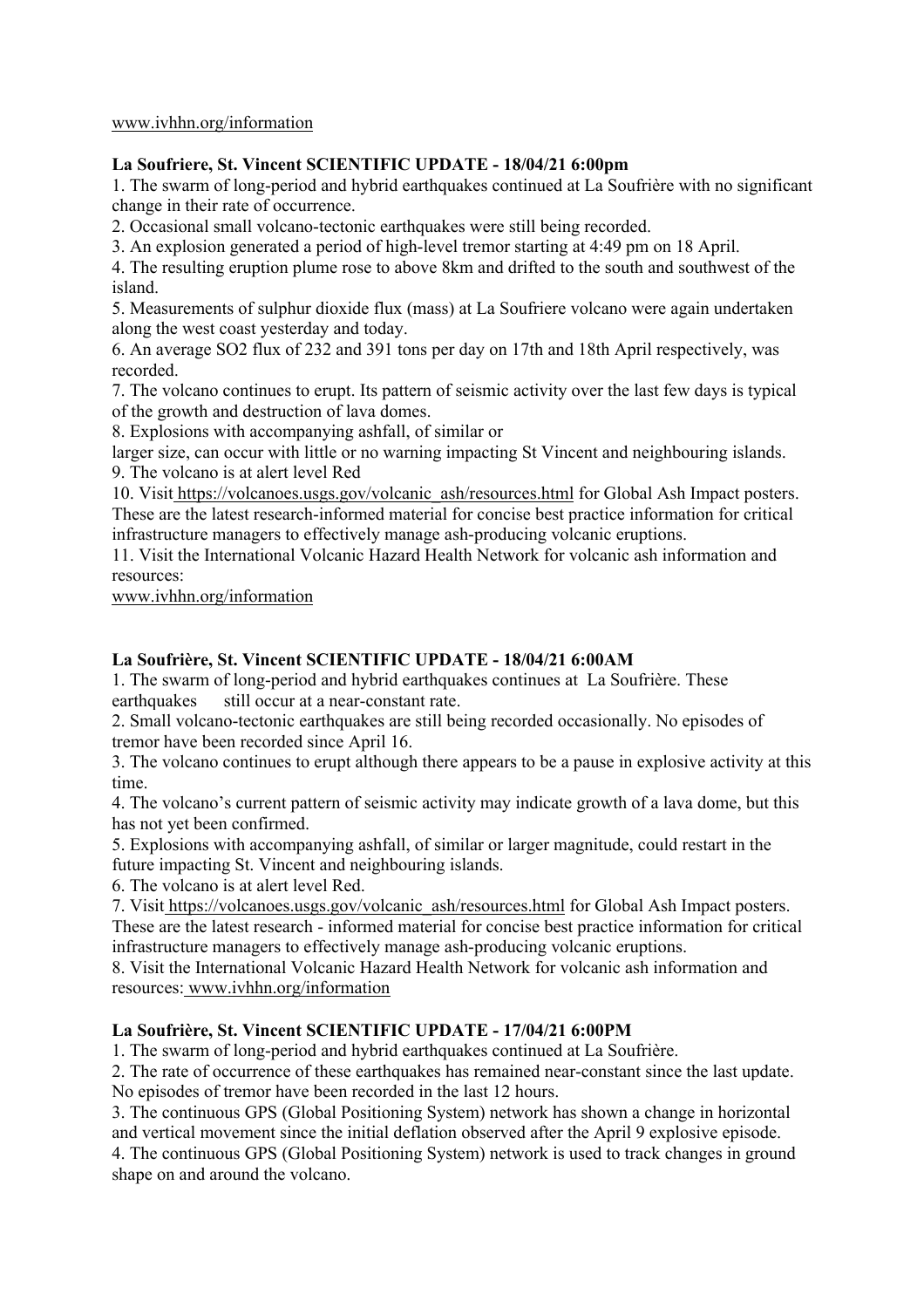5. These changes may suggest magma is being added from deep within the sub-volcanic system, however more investigation is needed to confirm this interpretation.

6. The volcano continues to erupt although explosive activity appears to have ended at this time. 7. Its current pattern of seismic activity may indicate growth of a lava dome, but this has not yet been confirmed.

8. Explosions with accompanying ashfall, of similar or larger magnitude, could restart in the future impacting St. Vincent and neighbouring islands.

9. The volcano is at alert level Red.

10. Visit https://volcanoes.usgs.gov/volcanic\_ash/resources.html for Global Ash Impact posters. These are the latest research-informed material for concise best practice information for critical infrastructure managers to effectively manage ash-producing volcanic eruptions.

11. Visit the International Volcanic Hazard Health Network for volcanic ash information and resources:

www.ivhhn.org/information

#### **La Soufrière, St. Vincent SCIENTIFIC UPDATE - 17/04/21 6:00AM**

1. The swarm of long-period and hybrid earthquakes continued at La Soufrière.

2. The rate of occurrence of these earthquakes dropped significantly at about 8 pm on 16 April and has remained near-constant since. No episodes of tremor have been recorded in the last 12 hours

3. A revised picture (see figure above) has been constructed of the summit crater based on satellite images.

4. The new crater, measures approximately 900 m N to S and at least 750 m E to W.

5. The crater is thought to be at least 100 m deep (Raphael Grandin, IPGP) and is centred in the SW sector of the

Summit Crater.

6. Within the new crater, there are several vents, but only one can be identified clearly. Other vents, as indicated by the ash and steam plumes are located in the northern part of the new crater. 7. The volcano continues to erupt although explosive activity appears to have ended at this time.

8. Its current pattern of seismic activity may indicate growth of a lava dome, but this has not yet been confirmed.

9. Explosions with accompanying ashfall, of similar or larger magnitude, could restart in the future impacting St. Vincent and neighbouring islands.

10. The volcano is at alert level Red.

11. Visit https://volcanoes.usgs.gov/volcanic\_ash/resources.html for Global Ash Impact posters. These are the latest research-informed material for concise best practice information for critical infrastructure managers to effectively manage ash-producing volcanic eruptions.

12. Visit the International Volcanic Hazard Health Network for volcanic ash information and resources:

www.ivhhn.org/information

NOTE: This advisory was prepared at 6:00AM, and therefore does not include the explosion which occurred at 6:15AM.

#### **La Soufriere St. Vincent SCIENTIFIC UPDATE - 16/04/21 6:00AM**

1. Seismic activity at La Soufrière, continued as before with a near-constant swarm of longperiod and hybrid earthquakes.

2. There was one band of low-level tremor at 9pm on 15 April which lasted about 40 minutes and may have been associated with a small increase in venting.

3. The first successful measurements of sulphur dioxide (SO2) flux at La Soufriere were undertaken along the west coast and yielded an average SO2 flux of 809 tons per day.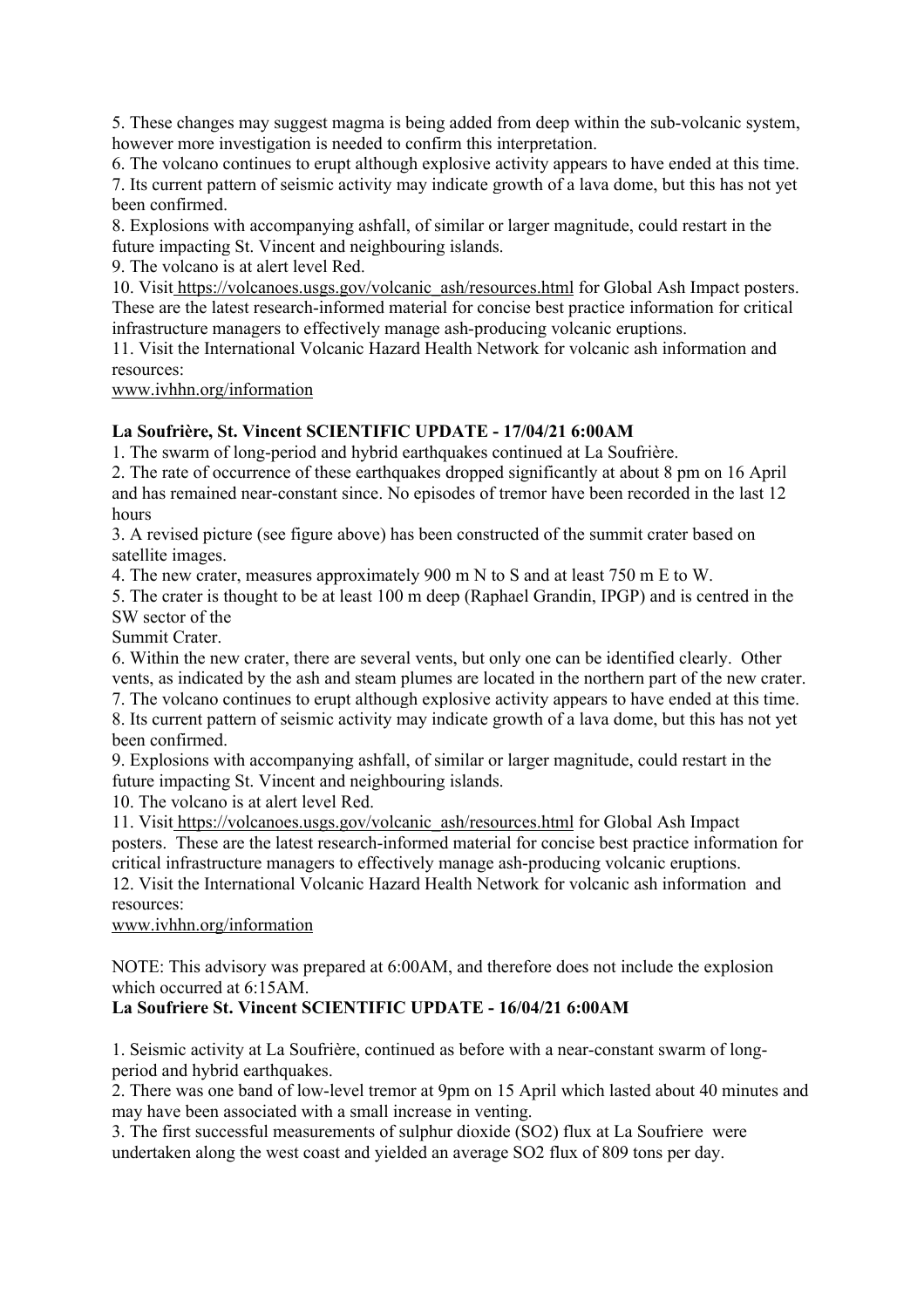4. SO2 is a volcanic gas and flux is the measurement of mass of SO2 in the plume (a stream of gas vented by the volcano).

5. The presence of SO2 tells us that fresh magma from a deeper source is being degassed indicating that the eruption is continuing.

6. The volcano continues to erupt although explosive activity appears to have ended at this time.

7. Its current pattern of seismic activity may indicate growth of a lava dome, but this has not yet been confirmed.

8. Explosions with accompanying ashfall, of similar or larger size, could restart in the future impacting St. Vincent and neighbouring islands.

9. The volcano is at alert level Red

10. Visit the GNS Science website for Global Ash Impact posters. The latest research-informed material for concise best practice information for critical infrastructure managers to effectively prepare for, respond to, and recover from ash-producing volcanic eruptions.

https://tinyurl.com/2w93f3hfVisit

11. Visit the International Volcanic Health Hazard Network for volcanic ash information and resources:

www.ivhhn.org/information

## **La Soufriere SCIENTIFIC UPDATE - 15/04/21 6:00PM**

1. Seismic activity at La Soufrière, St Vincent has changed its pattern.

2. The last of a series of bands of tremor ended at about 5:40 am and, unlike all the previous bands, had no strong venting or explosive activity associated with it.

3. The seismic network has now recorded a near constant swarm of long-period and hybrid earthquakes, with three brief episodes of low-level tremor each lasting less than 30 minutes.

4. The continuous GPS network shows a signal consistent with depressurization of the magma reservoir following the initiation of explosive activity on 9th April 2021.

5. The volcano continues to erupt although explosive activity appears to have ended at this time.

6. Its current pattern of seismic activity may indicate growth of a lava dome, but this has not yet been confirmed.

7. Explosions and accompanying ashfall, of similar or larger magnitude, could restart in the future.

8. Visit the International Volcanic Hazard Health Network for information and resources on living with volcanic ash: www.ivhhn.org/information

# **La Soufriere St. Vincent SCIENTIFIC UPDATE - 15/04/21 6:00AM**

1. Seismic activity at La Soufrière continued to follow the established pattern with bands of tremor about between 13 and 15 hours apart separated by swarms of small long-period earthquakes.

2. The latest band of tremor started at about 2:30 am and was associated with increased venting.

3. The volcano continues to erupt explosively and has now begun to generate pyroclastic density currents - hot (200°C-700°C), ground-hugging flows of ash and debris.

4. Its current pattern of explosions appears to be episodic (stop-start) with increasing periods between eruptions and less

energy.

5. Explosions and accompanying ashfall, of similar or larger magnitude, are likely to continue to occur over the next few days impacting St. Vincent and neighbouring islands.

6. The volcano is at alert level Red

7. Visit GNS Science for #GlobalAshImpact posters - the latest research-informed material for concise best practice information for critical infrastructure managers to effectively prepare for, respond to, and recover from ash-producing volcanic eruptions. https://tinyurl.com/2w93f3hf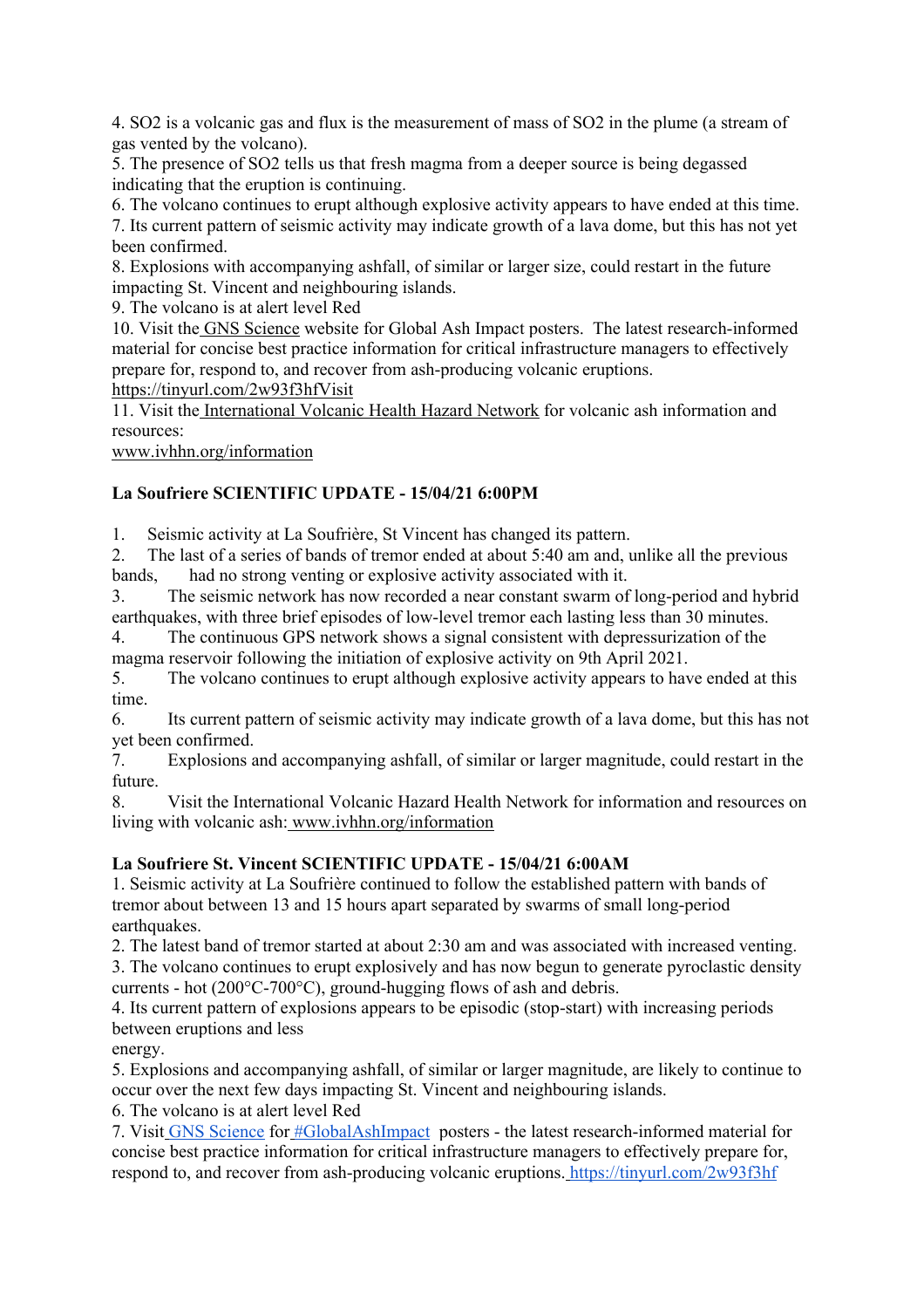8. Visit the International Volcanic Health Hazard Network for volcanic ash information resources:

www.ivhhn.org/information

# **La Soufriere, St. Vincent SCIENTIFIC UPDATE - 14/04/21 6:00PM**

Seismic activity at La Soufrière, St Vincent continued to follow the pattern established yesterday Bands of tremor about 14 hours apart separated by swarms of small, long-period (LP) earthquakes.

The latest band of tremor occurred at about 11:35 am and, as before, was associated with an episode of explosive activity.

The explosions produced was gas rich and did not rise as energetically as previous explosions. No pyroclastic density currents were produced.

The volcano continues to erupt explosively and has now begun to generate pyroclastic density currents.

Its current pattern of explosions appears to be episodic with increasing intervals and less energy. Explosions and accompanying ashfall, of similar or larger magnitude, are likely to continue to occur over the next few days.

Visit the International Volcanic Hazard Health Network for information and resources on living with volcanic ash.

www.ivhhn.org/information

# **La Soufriere, St. Vincent SCIENTIFIC UPDATE - 14/04/21 6:00AM**

1. Seismic activity at La Soufrière, St Vincent showed a similar pattern to yesterday.

2. Small long-period earthquakes continued to gradually increase in number after the explosive activity at 6:30am on 13 April.

3. These continued until another episode of explosive activity started at 8:30 pm on 13 April.

4. This generated continuous seismic tremor which lasted for four to five hours.

5. After the tremor had died down, small, long-period earthquakes were again recorded, again slowly growing

in numbers.

6. The explosions which occurred pulsed for >40 minutes and produced pyroclastic density currents (PDCs) which, appear to have gone down valleys that drain towards the Rabacca River on the east coast of the island.

7. PDCs are hot (200°C-700°C), ground-hugging flows of ash and debris.

8. Lahars (mudflows) were reported in the Sandy Bay Area on 13 April.

9. The volcano continues to erupt explosively and has now begun to generate pyroclastic density currents.

10. Its current pattern of explosions appears to be episodic (stop-and-go).

11. Over the past 24 hours the time between each explosion has increased.

12. Explosions and accompanying ashfall, of similar or larger magnitude, are likely to continue to occur over the next few days impacting St. Vincent and neighbouring islands such as Barbados, Grenada, Saint Lucia.

13. The volcano is at alert level Red

14. Visit the International Volcanic Hazard Health Network for volcanic ash information resources: www.ivhhn.org/information

# **La Soufriere SCIENTIFIC UPDATE - 13/04/21 6:00PM**

1. Seismic activity changed with the explosive activity at 6:30 am on 13 April. Prior to the explosion, long-period (LP) earthquakes had been increasing in number.

2. Categorized as a Vulcanian explosion, it was accompanied by larger seismic tremor which was followed by over three hours of smaller continuous seismic tremor.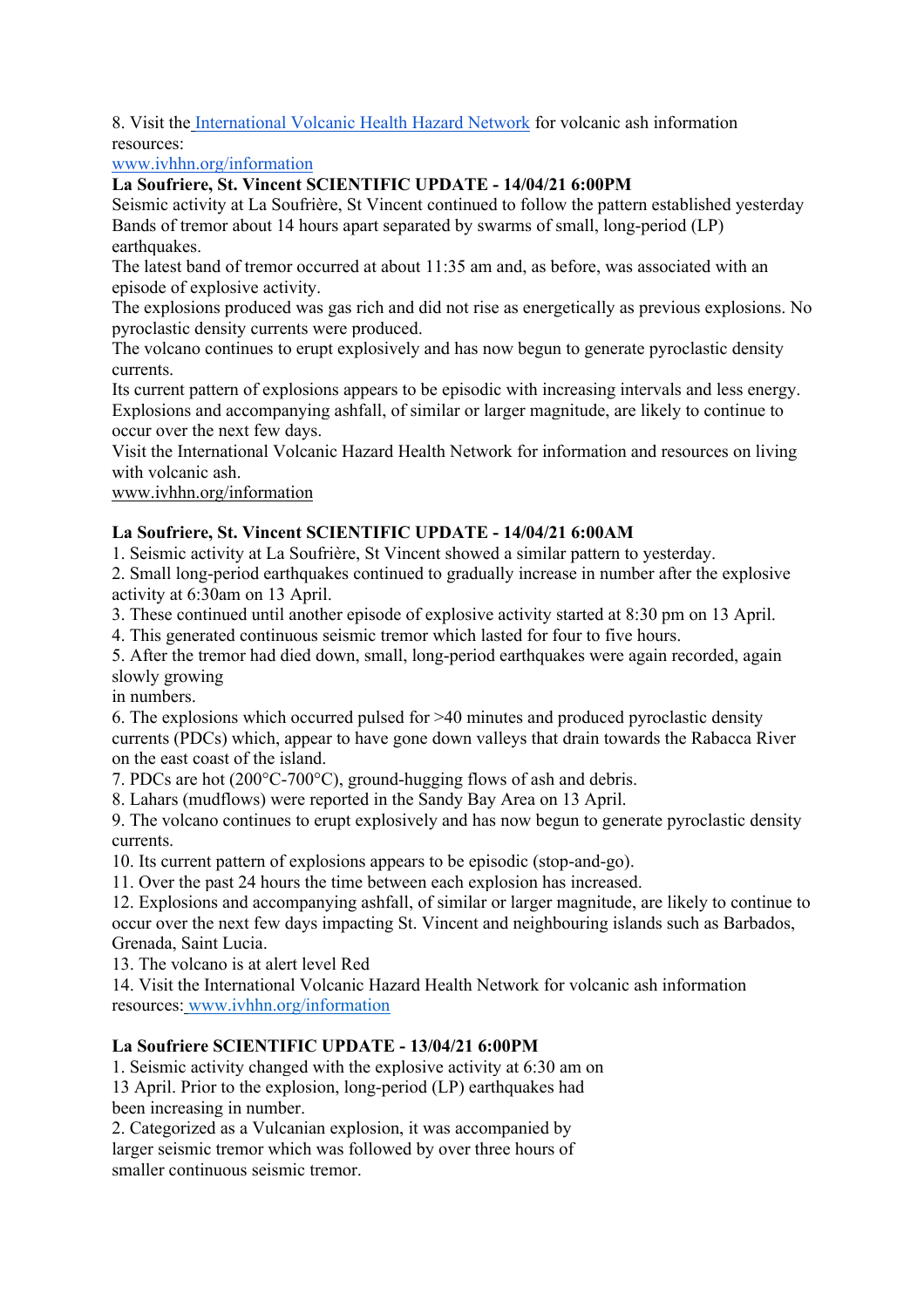3. Vulcanian explosions are small to moderate explosive eruptions, lasting seconds to minutes. Ash columns can be up to 20 km in height and pyroclastic density currents (PDCs) can be generated. 4. The explosions pulsed for ~30 minutes and produced PDCs that reached the sea at the mouth of the Wallibou approximately 6 km from the volcano.

5. Once this tremor had died down, LP earthquakes were recorded, again slowly growing in numbers. but are significantly smaller than those prior to the 6:30 am explosion.

6. Eyewitness account of this flow indicated that it had extended further into the sea when it reached the coastline.

7. Observations made this afternoon from the coastline indicate that PDCs resulting from this morning and have reached the sea in every valley extending from Larikai to Wallibou.

8. The volcano continues to erupt explosively and has now begun

to generate pyroclastic density currents. Explosions and

accompanying ashfall, of similar or larger magnitude, are likely to continue to occur over the next few days.

9. Visit the International Volcanic Hazard Health Network for information and resources on living with volcanic ash. www.ivhhn.org/information

NOTE: This update was prepared prior to an explosion which occurred at 6:30AM local time. **La Soufriere SCIENTIFIC UPDATE - 13/04/21 6:00AM**

1. Seismic activity at La Soufrière, St Vincent continued the pattern established yesterday, with short bands of continuous seismic tremor interspersed with long-period earthquakes.

2. Following the latest band of tremor, at 1:30 am, the long-period earthquakes have steadily become more frequent.

3. Audible venting was heard associated with some periods of tremor and long-period earthquake activity.

4. The volcano continues to erupt explosively and has now begun to generate pyroclastic density currents - hot (200°C-700°C), ground-hugging flows of ash and debris.

5. Explosions and accompanying ashfall, of similar or larger magnitude, are likely to continue to occur over the next few days impacting St. Vincent and neighbouring islands.

6. The volcano is at alert level Red

7. Visit the International Volcanic Hazard Health Network for information and resources on living with volcanic ash.

www.ivhhn.org/information

#### **La Soufriere SCIENTIFIC UPDATE - 12/04/21 6:00PM**

1. The pattern of seismic activity changed again, with the end of the episodes of high-amplitude tremor 2-8 hours apart.

2. Three episodes of tremor have been recorded since 6am, two of them lower-amplitude and the third, at about 5pm, was highamplitude.

3. The episodes continue to coincide with periods of enhanced venting or explosive activity

4. A reconnaissance of the entire north coast of St. Vincent from Chateaubelair to Georgetown with assistance from the Coast Guard.

5. Observations made indicate that pyroclastic density currents (PDCs) had descended several valleys on the southern and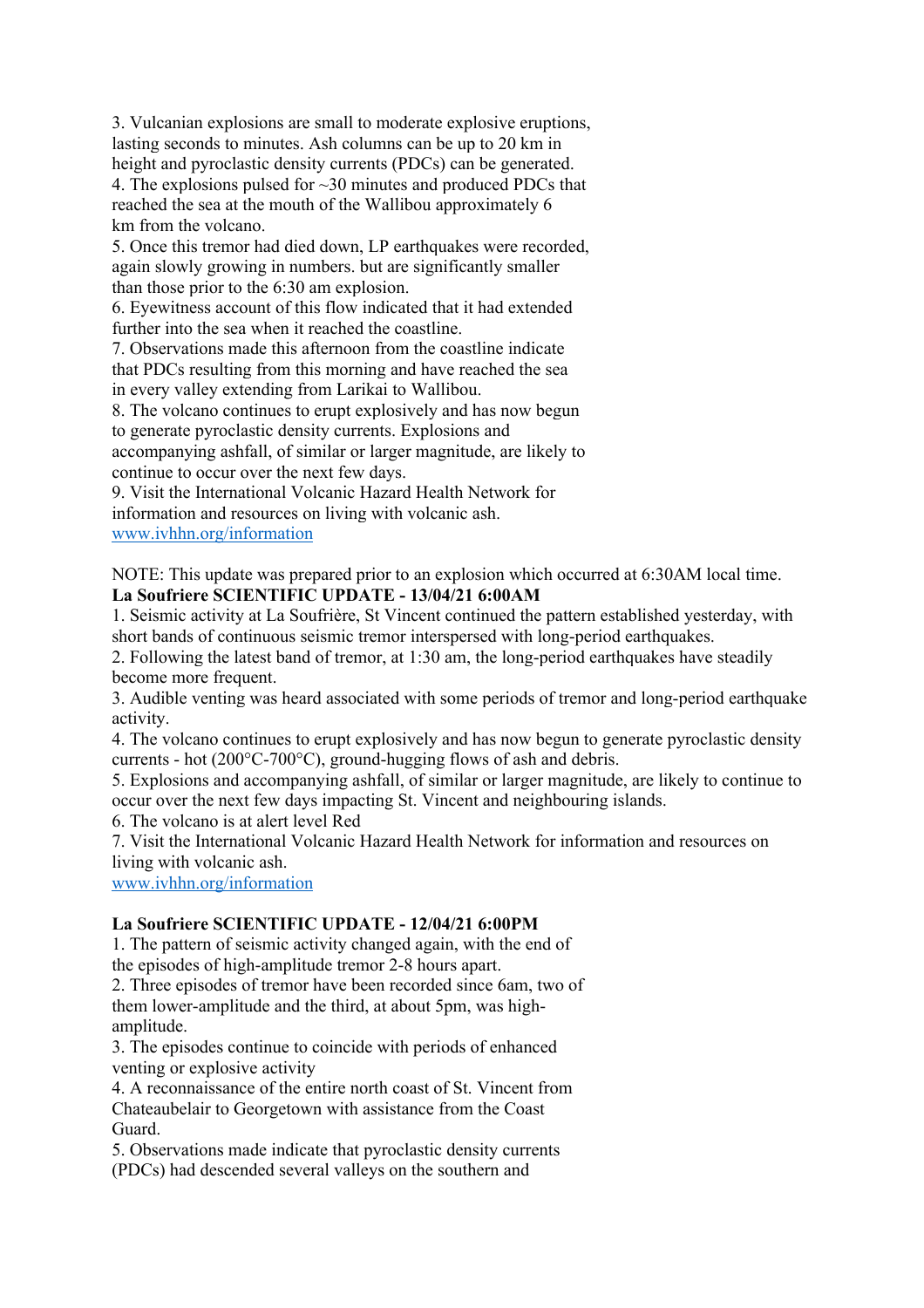western flanks of the volcano and had reached the sea at Morne Ronde, Larikai and Trois Loupes Bay.

6. Extensive damage to vegetation was noted in an area extending from Larikai Bay to Turner Bay on the west coast.

7. No other areas along the coast had been affected by PDCs but villages located on the eastern flank of the volcano had been affected by heavy ashfall.

8. Explosions and accompanying ashfall, of similar or larger magnitude, are likely to continue to occur over the next few days with the chance of PDCs occurring.

9. Visit the International Volcanic Hazard Health Network for volcanic ash information resources:

# **La Soufriere SCIENTIFIC UPDATE - 12/04/21 6:00AM**

1. Explosions with pyroclastic density currents at La Soufriere.

2. Since midday on April 11, the time between episodes of high-amplitude tremor has lengthened from 1.5-4 hours to 5-8 hours.

3. The episodes continue to coincide with periods of enhanced venting or explosive activity.

4. Small volcano-tectonic earthquakes were recorded starting at about 6:00pm on 11 April.

5. At about 4:15 am observations from the Belmont Observatory indicated that pyroclastic density currents (PDC) entered multiple valleys surrounding the volcano.

6. Pyroclastic density currents are hot (200°C-700°C), ground-hugging flows of ash and debris.

7. Analysis of satellite imagery and comparison with previous images indicate that the

explosive eruptions thus far have destroyed the pre-existing domes (1979 and 2020-21)

8. The current explosions are being generated from a new vent.

9. The volcano continues to erupt explosively and has now begun to generate pyroclastic density currents.

10. Explosions and accompanying ashfall, of similar or larger magnitude, are likely to continue to occur over the next few days.

11. Visit the International Volcanic Hazard Health Network for volcanic ash information resources:

www.ivhhn.org/information

# **La Soufriere Eruption SCIENTIFIC UPDATE, 11/04/21 6:00PM**

1. Seismic activity at La Soufrière, St Vincent continued the pattern that began yesterday.

2. The seismic network recorded short episodes of high-amplitude seismic tremor, each lasting around 20

minutes and with gaps between them from one to six hours.

3. The episodes appeared to coincide with periods of enhanced venting or explosive activity. The background level of seismic tremor between the episodes has been increasing slowly since about 10:30 am.

4. Steaming in the upper parts of the Rabacca valley was observed at about midday. Investigation of the cause of this phenomena is currently being investigated.

5. The volcano continues to erupt explosively with the production of copious amounts of ash.

6. Explosions and accompanying ashfall, of similar or larger magnitude, are likely to continue to occur over the next few days impacting St. Vincent and neighbouring islands.

7. Visit the

International Volcanic Health Hazard Network

online platforms for information and resources on volcanic ash precautions.

Volcanic ash information resources: https://www.ivhhn.org/information

Volcanic ash safety videos: https://www.ivhhn.org/information/ivhhn-videos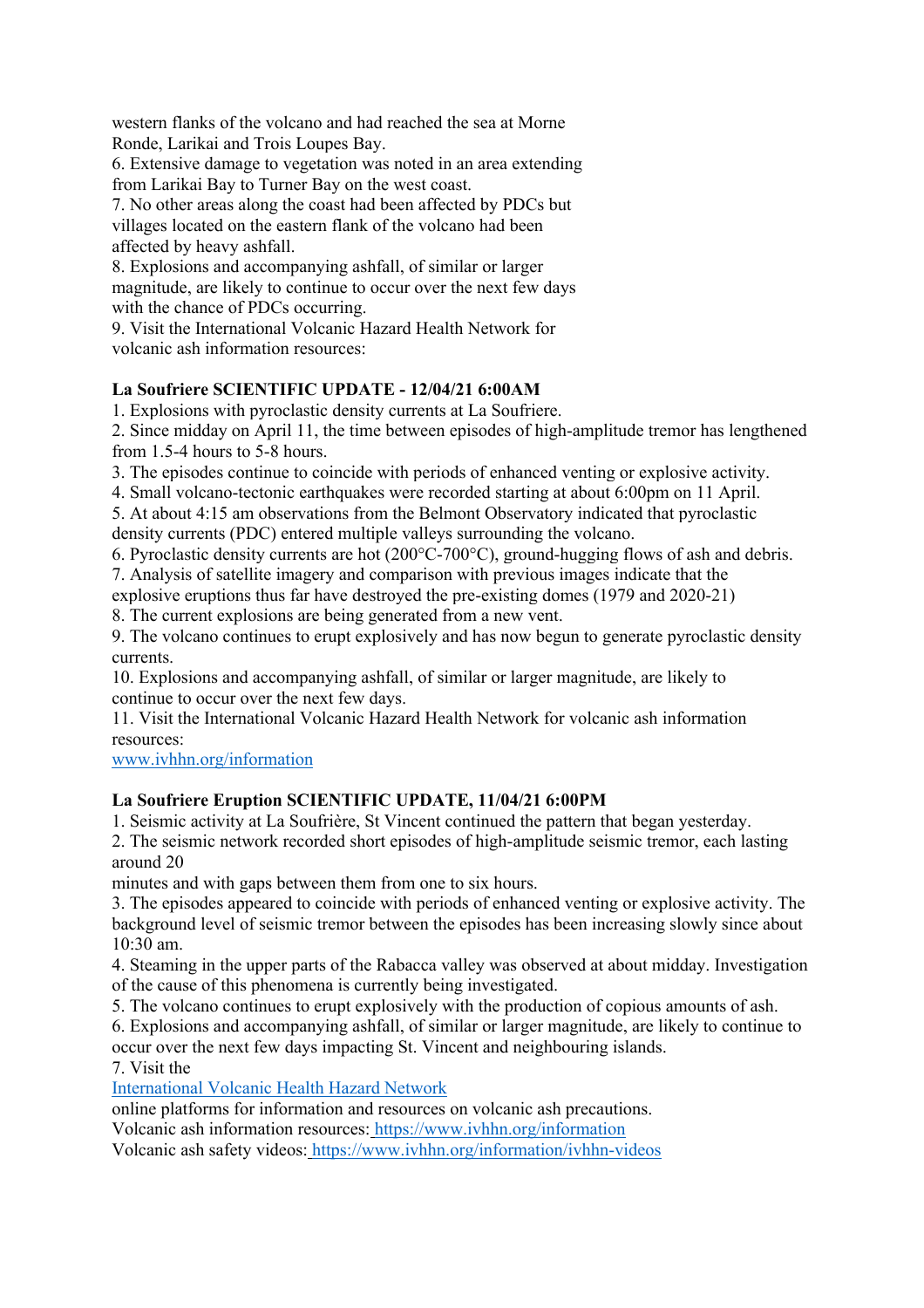## **La Soufriere Eruption Scientific Update 11/04/21 9am**

1. In the last twelve hours episodes of tremor normally lasting up to 20 minutes have continued to be recorded.

2. The intervals between the tremors have been between 1.5 to 3 hours.

3. Based on visual observations and satellite imagery, the intervals are associated with periods of explosive activity or enhanced venting.

4. Thunder and lightning were experienced during these periods.

5. Heavy ash fall was observed at the Belmont Observatory throughout the night.

6. Ashfall was also reported to have occurred in most areas of the island overnight and in neighbouring islands: the Grenadines, Barbados and Saint Lucia.

7. Explosions and accompanying ashfall, of similar or larger magnitude, are likely to continue to occur over the next few days.

Learn more about protecting yourself from ash as guided by the International Volcanic Health Hazard Network (IVHHN)

Volcanic ash information resources: https://www.ivhhn.org/information Volcanic ash safety videos: https://www.ivhhn.org/information/ivhhn-videos

# **La Soufriere Eruption Scientific Update**

#### **10/04/21 6pm**

1. Following the gradual decline of near-continuous seismic tremor at La Soufrière, St Vincent, the seismic network started to record banded tremor from about 3:30 am onwards on 10 April.

2. Banded tremor is a seismic signal which indicates that fluid (magma and gas) are approaching the surface

3. Each tremor episode lasted 20 to 30 minutes, with gaps between them of one to three hours. The

episodes appeared to coincide with periods of enhanced venting or explosive activity.

4. The background level of seismic tremor between the episodes continued to decline.

5. Ash thickness from the past 24 hours of eruptive activity varied from <1mm in Colonaire

 $(-12.5 \text{ km from the volcano})$  to 10-15mm in Rabacca (~7.4 km)

from the volcano).

6. Ash thickness and grain size generally increased from Kingstown northwards to the volcano. Ashfall was reported in parts of Barbados and Saint Lucia.

7. The volcano has entered an explosive eruptive phase that may continue over the next few days and weeks. Explosions are expected to be of similar or larger magnitude.

#### **La Soufrière scientific update- April 10th 2021 9:00 AM**

-The tremor generated by energetic venting of La Soufrière, St Vincent continued overnight. -The size of the tremor peaked between 8 pm and midnight on 9 April and slowly declined over the next few hours.

-There were some periods of increased amplitude (size) during the decline, associated with pulses in the ash venting.

-A small number of volcano-tectonic, long-period and hybrid earthquakes have been recorded during the tremor.

-Audible rumblings accompanied by ash venting occurred throughout most of the night with ashfall reported throughout St. Vincent and some areas in Barbados.

-The volcano has entered an explosive eruptive phase that may continue over the next few days and weeks. Explosions are expected to be of similar or larger magnitude.

# **La Soufriere Eruption Scientific Update - April 9, 2021 8pm**

- Vigorous ash venting resumed at La Soufriere at approximately 2:45 pm.

- Lightning can now be seen in the ash column due to its highly charged nature.